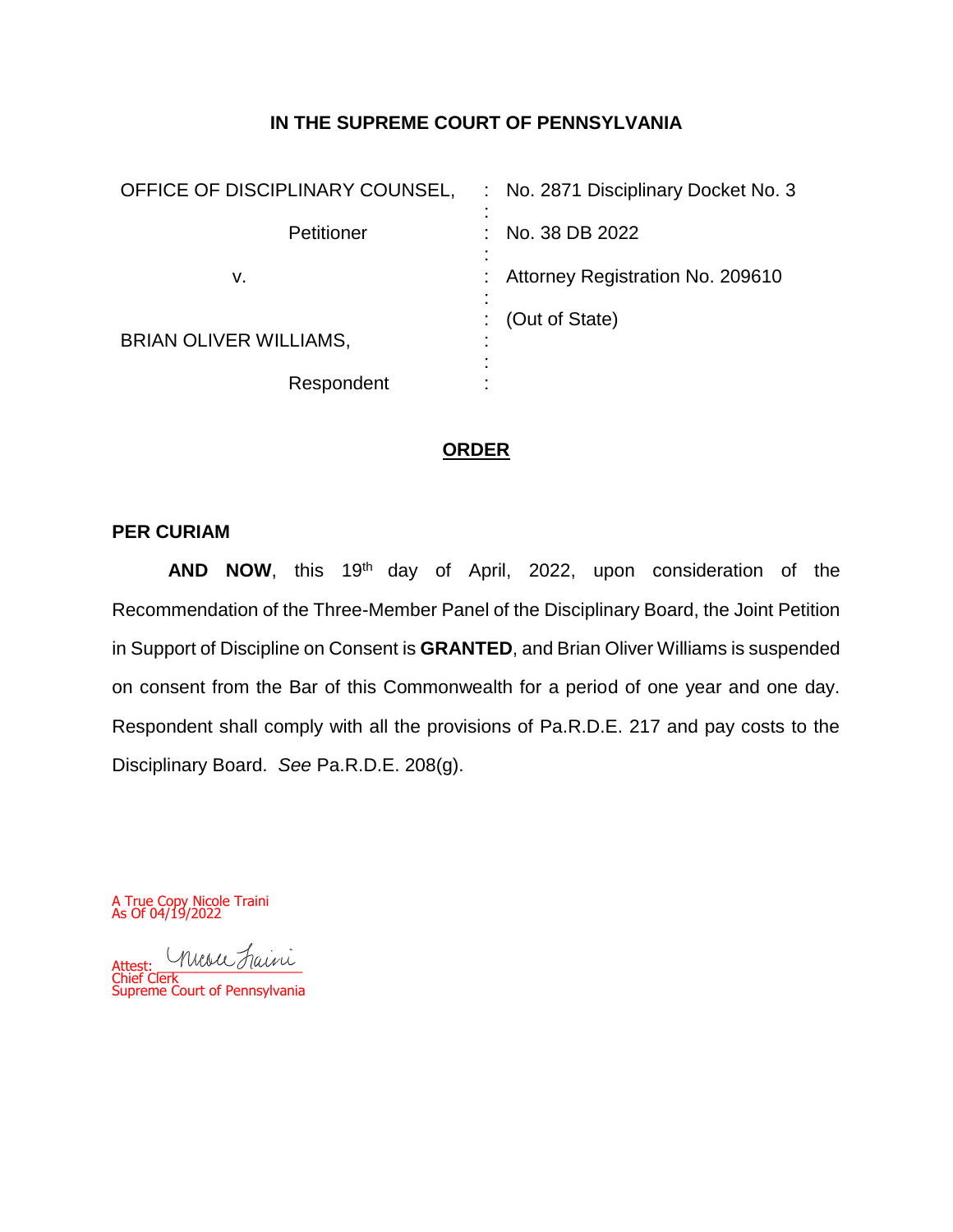| OFFICE OF DISCIPLINARY COUNSEL<br>Petitioner | No. 38 DB 2022                   |
|----------------------------------------------|----------------------------------|
| ν.<br><b>BRIAN OLIVER WILLIAMS</b>           | Attorney Registration No. 209610 |
| Respondent                                   | (Out of State)                   |

## RECOMMENDATION OF THREE-MEMBER PANEL OF THE DISCIPLINARY BOARD OF THE SUPREME COURT OF PENNSYLVANIA

The Three-Member Panel of the Disciplinary Board of the Supreme Court of Pennsylvania, consisting of Board Members John C. Rafferty, Jr., Hon. Eugene F. Scanlon, Jr. and Hon. Robert L. Repard, has reviewed the Joint Petition in Support of Discipline on Consent filed in the above-captioned matter on March 10, 2022.

The Panel approves the Joint Petition consenting to a one year and one day suspension and recommends to the Supreme Court of Pennsylvania that the attached Petition be Granted.

The Panel further recommends that any necessary expenses incurred in the investigation and prosecution of this matter shall be paid by the respondent-attorney as a condition to the grant of the Petition.

C'Hafferty, 11. fors

John C. Rafferty, Jr., Panel Chai The Disciplinary Board of the Supreme Court of Pennsylvania

Date:  $3|21|2002-$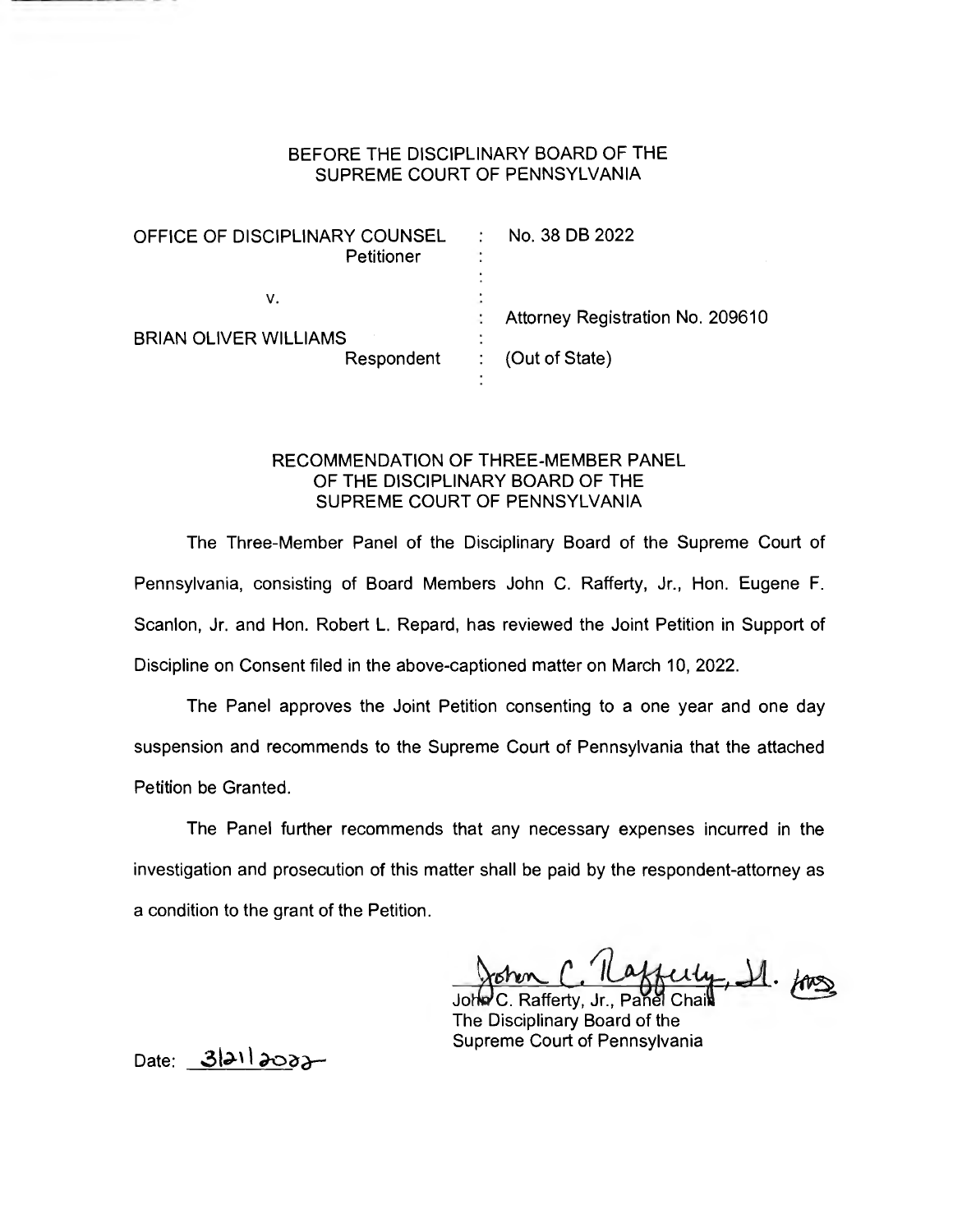| OFFICE OF DISCIPLINARY COUNSEL,<br>Petitioner, | ٠<br>$\bullet$<br>$N0$ . 38<br><b>DB</b> 2022<br>٠<br>٠ |
|------------------------------------------------|---------------------------------------------------------|
| ٧.                                             | $\bullet$<br>Attorney Reg. No. 209610<br>٠              |
| BRIAN OLIVER WILLIAMS,<br>Respondent           | ۰<br>٠<br>(Out of State)                                |

## JOINT PETITION IN SUPPORT OF DISCIPLINE ON CONSENT PURSUANT TO Pa. R.D.E. 215(d)

Petitioner, Office of Disciplinary Counsel ("ODC"), by Thomas J. Farrell, Chief Disciplinary Counsel, and Nicholas K. Weiss, Disciplinary Counsel, and Respondent, Brian Oliver Williams, respectfully petition the Disciplinary Board in support of discipline on consent, pursuant to Pennsylvania Rule of Disciplinary Enforcement ("Pa. R.D.E.") 215(d), and respectfully state and aver the following:

1. Petitioner, whose principal office is located at the Pennsylvania Judicial Center, 601 Commonwealth Avenue, Suite 2700, P.O. Box 62485, Harrisburg, PA 17106, is invested, pursuant to Pa.R.D.E. 207, with the power and the duty to investigate all matters involving alleged misconduct of an attorney admitted to practice law in the Commonwealth of Pennsylvania and to prosecute all disciplinary proceedings brought in accordance with the various provisions of the aforesaid Rules.

2. Respondent, Brian Oliver Williams, was born on January 2, 1973, and was admitted to practice law in Pennsylvania on October 14, 2008. Respondent maintains a registered mailing address of 10972 SW Winding Lakes Circle, Port St. Lucie, Florida 34987.

3. By Order dated March 17, 2021, Respondent was placed on Administrative Suspension for failure to satisfy his Continuing Legal Education requirements.

> FILED 03/10/2022 The Disciplinary Board of the Supreme Court of Pennsylvania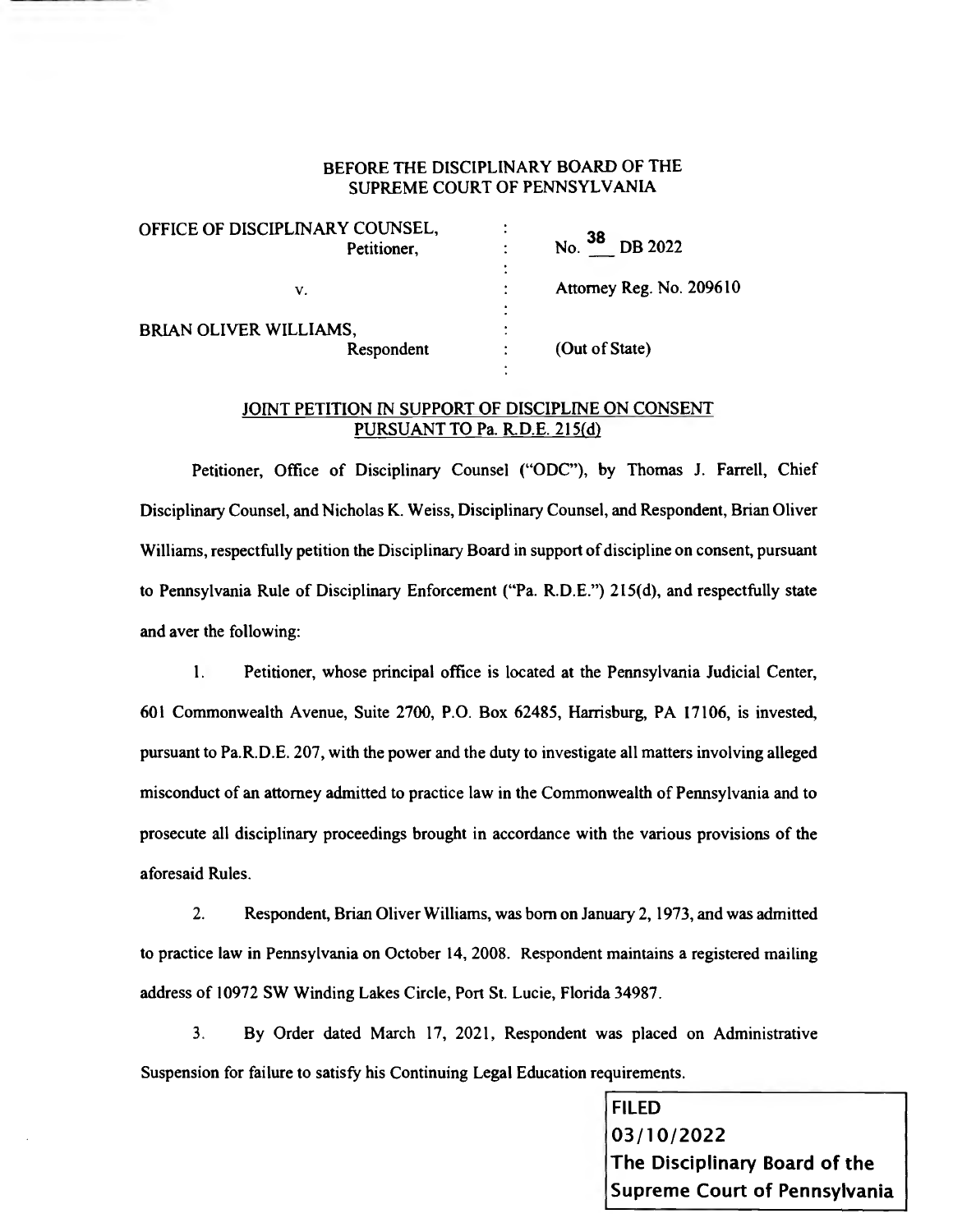4. Respondent is subject to the disciplinary jurisdiction of the Disciplinary Board of the Supreme Court of Pennsylvania.

#### SPECIFIC FACTUAL ADMISSIONS

#### Employment with Coover & Associates, PLLC

5. In or around February 2019, Respondent joined the law firm of Coover & Associates, PLLC ("Coover Firm").

6. Sheri Coover, Esquire is the founding member of the Coover Firm.

7. As set forth below in this Joint Petition, Respondent failed to diligently and competently handle ten client matters while with the Coover Firm.

8. Over time, various staff members at the Coover Firm expressed concern to Attorney Coover about Respondent's suspected alcohol use and possible mental health issues.

9. On more than one occasion, Attorney Coover spoke to Respondent about the reports she was receiving from staff members and clients and encouraged him to contact Lawyers Concerned for Lawyers ("LCL").

10. Respondent denied the reports about his alleged alcohol use and the need to contact LCL, but acknowledged to Attorney Coover that he was working through anxiety issues, which his physician was trying to treat with various medications.

11. On September 23, 2019, Attorney Coover terminated Respondent's employment with the Coover Firm.

12. Attorney Coover thereafter informed Respondent's clients that Respondent was no longer associated with the Coover Firm, and advised them that they could continue with his representation if they so desired.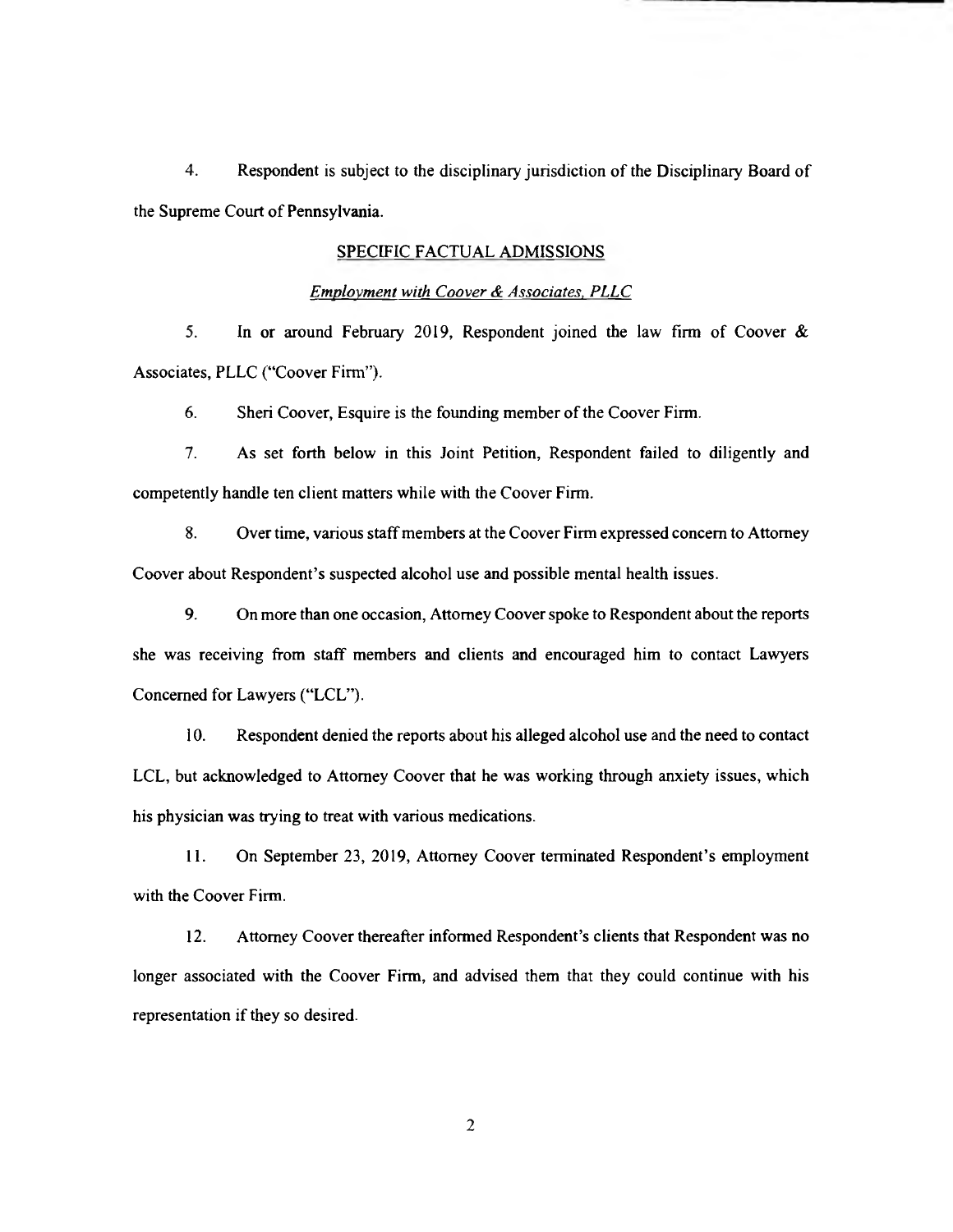13. On or around November 5, 2019, Respondent arrived at the Coover Firm unannounced.

14. Staff members at the Coover Firm told Respondent that Attorney Coover was in court, and did not want him in the office.

15. Respondent then proceeded to his old office and began rummaging through files without permission.

16. When Attorney Coover arrived, Respondent told her that he was trying to locate the file for a client whose name he could not recall so that Respondent could represent the client in a criminal matter.

17. In response, Attorney Coover told Respondent that she would give him the file if he provided her with the client's name, but emphasized that Respondent was trespassing and that she could not allow him to go through client files.

18. Respondent continued to search for the file after Attorney Coover asked him to stop.

19. After Attorney Coover insisted that Respondent stop looking through client files, Respondent went to the front of the office, yelled that Attorney Coover did not understand that he was having a nervous breakdown, and left.

20. Respondent thereafter sent Attorney Coover text messages:

- a. apologizing for his behavior while employed at the Coover Firm;
- b. stating that, on most days, it took all his strength for him to leave his bedroom, let alone interact with others or draft motions;
- C. asserting that he was unable to leave his home most days without becoming physically ill; and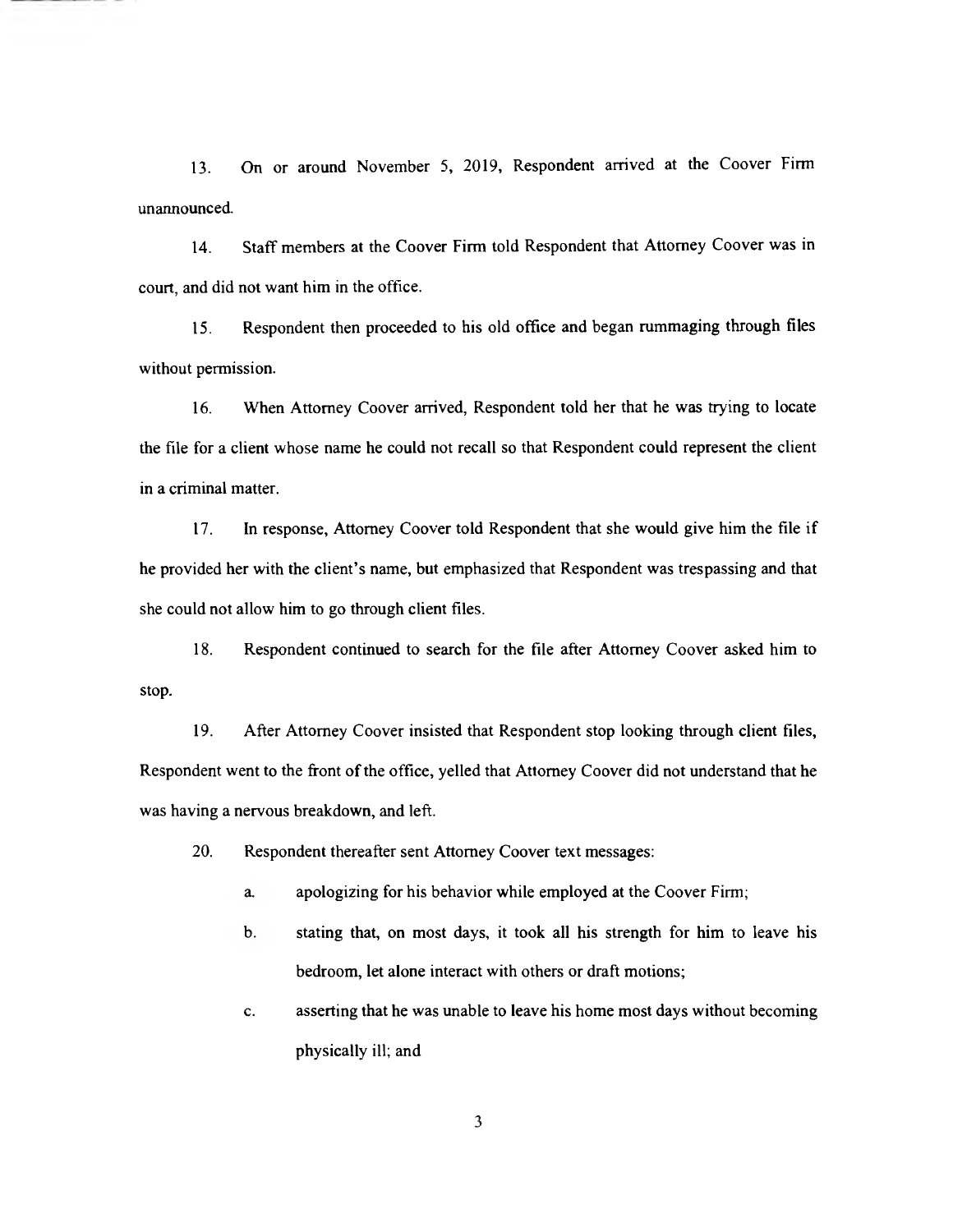- d. claiming that he frequently vomited in the street whenever he did leave his home.
- 21. Respondent subsequently relocated to Port St. Lucie, Florida.

22. Respondent failed to update his contact information with the Attorney Registration Office within 30 days as required by Pa. R.D.E. 219(d)(3).

### The Lonn Lebo Matter

23. Respondent represented Mr. Lebo in a child support and custody matter in the Cumberland County Court of Common Pleas.

24. On or around September 19, 2018, the Court scheduled a Custody Conference before the custody conciliator ("Conciliator"), Maryann Murphy, Esquire, for October 31, 2018, at 11:30 a.m. ("First Conference").

25. While the Conciliator recommended adjusting the pre-existing custody schedule in favor of Mr. Lebo at the First Conference; the parties were unable to reach an agreement to effectuate the Conciliator's recommendations.

26. Respondent continued to be Mr. Lebo's counsel of record after the First Conference.

27. Mr. Lebo thereafter attempted unsuccessfully to contact Respondent on multiple occasions.

28. Respondent failed to return Mr. Lebo's communications.

29. On May 2, 2019, Mr. Lebo sent Attorney Coover an email:

a. noting Respondent's unresponsiveness;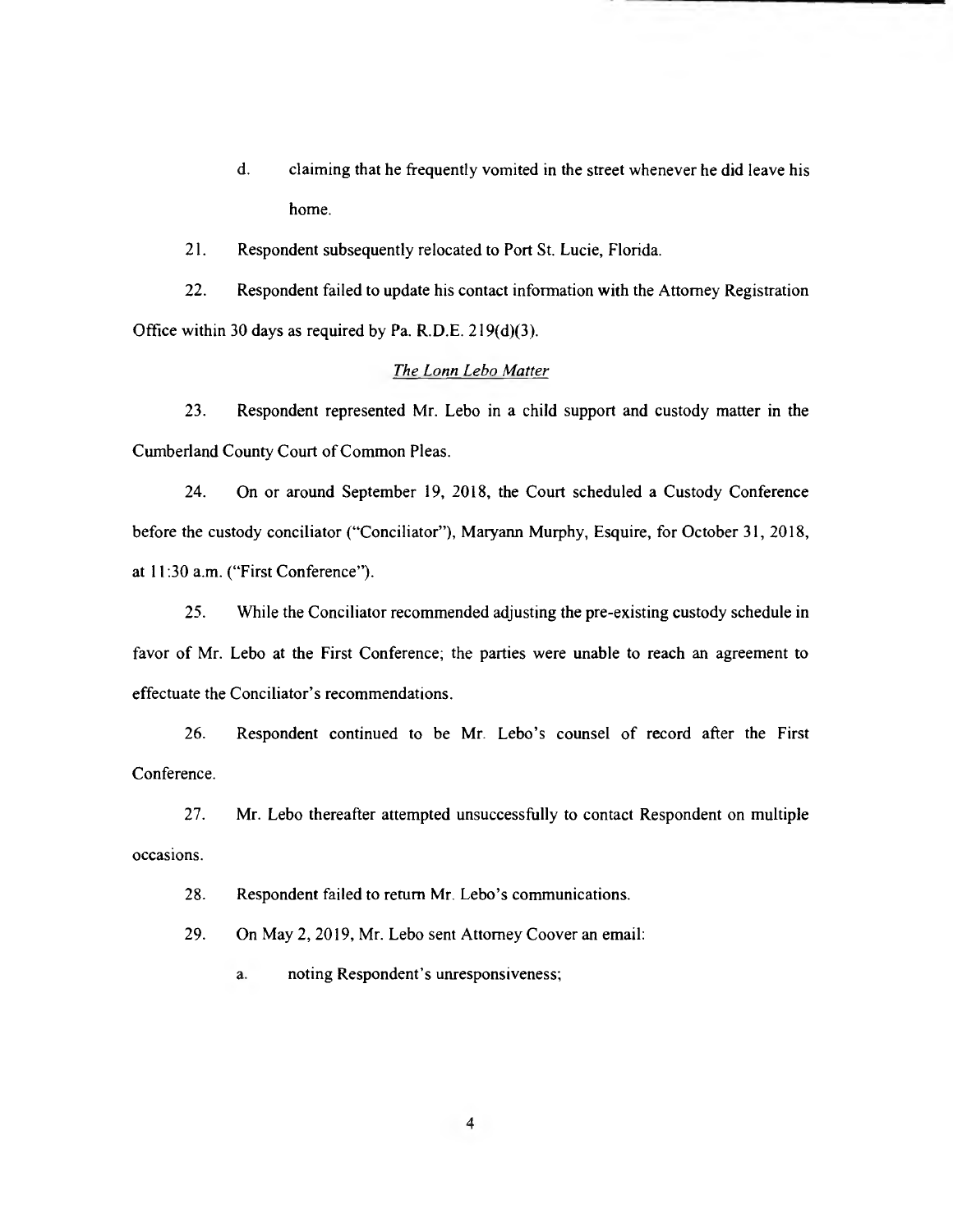- b. explaining that Respondent had done very little since the First Conference, which was allowing Mr. Lebo's ex-wife to collect child support payments that were calculated using incorrect information; and
- C. expressing concern that Respondent was experiencing personal and/or professional issues.

30. By Order dated July 10, 2019, the Court scheduled a Pre-Trial Conference for August 12, 2019, at 1:30 p.m.

31. On that same date, counsel for Mr. Lebo's ex-wife, Hubert X. Gilroy, Esquire, filed a Petition for Special Relief with the Court.

32. On July 11, 2019, the Court directed Respondent to file an Answer to the Petition for Special Relief on or before July 17, 2019.

33. On or around July 15, 2019, Attorney Gilroy emailed Respondent a copy of the Court's July 11, 2019, Order.

34. Respondent failed to file the Answer to the Petition for Special Relief on or before July 17, 2019.

35. Respondent filed an untimely Answer to the Petition for Special Relief on July 19, 2019.

## The Joseph Stark Matter

36. Respondent represented Mr. Stark relative to a divorce matter.

37. On April 11, 2019, Respondent filed a Motion for Appointment of a Divorce Master on Mr. Stark's behalf.

38. Respondent thereafter failed to adequately communicate with Mr. Stark about his divorce matter.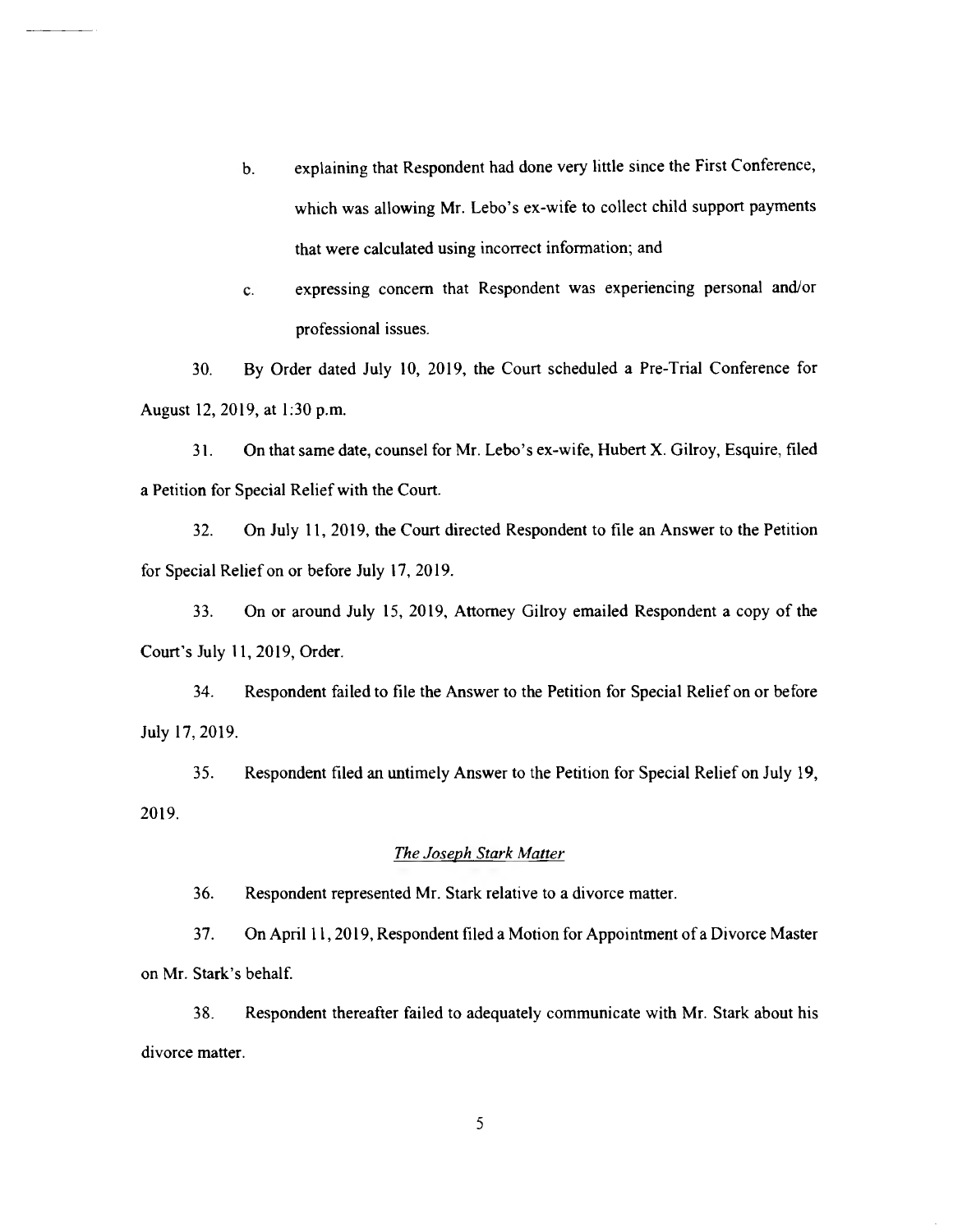### The Daniel Hoy Matter

39. Respondent represented Mr. Hoy in the Cumberland County Court of Common Pleas relative to a DUI matter.

40. A Pre-Trial Conference in Mr. Hoy's case was scheduled for May 6, 2019, at 9:00 a.m.

41. Respondent failed to advise Mr. Hoy at any point that Respondent would not be able to appear as Mr. Hoy's counsel at the Pre-Trial Conference.

42. When Respondent failed to appear for Mr. Hoy's Pre-Trial Conference, Mr. Hoy called the Coover Firm, and stated that he was without representation.

43. In response, Attorney Coover went to the Cumberland County Courthouse, spoke with Mr. Hoy, and arranged for Katie Maxwell, Esquire to handle Mr. Hoy's Pre-Trial Conference.

44. At or around 10:00 a.m., John Mangan, Esquire appeared at the Cumberland County Courthouse and informed Mr. Hoy that Respondent had asked Attorney Mangan to represent Mr. Hoy at the Pre-Trial Conference.

45. Respondent had failed to consult with Mr. Hoy about having Attorney Mangan represent him at the Pre-Trial Conference prior to Attorney Mangan's arrival at the Cumberland County Courthouse.

### The Dustin McCorkle Matter

46. In 2019, Mr. McCorkle retained Respondent for a summary traffic matter.

47. Magisterial District Judge Anthony H. Adams scheduled a trial in Mr. McCorkle's matter for August 29, 2019, at 10:00 a.m.

48. On the morning of Mr. McCorkle's trial, Respondent sent a text message to the personal cell phone of a staff member at the Coover Firm: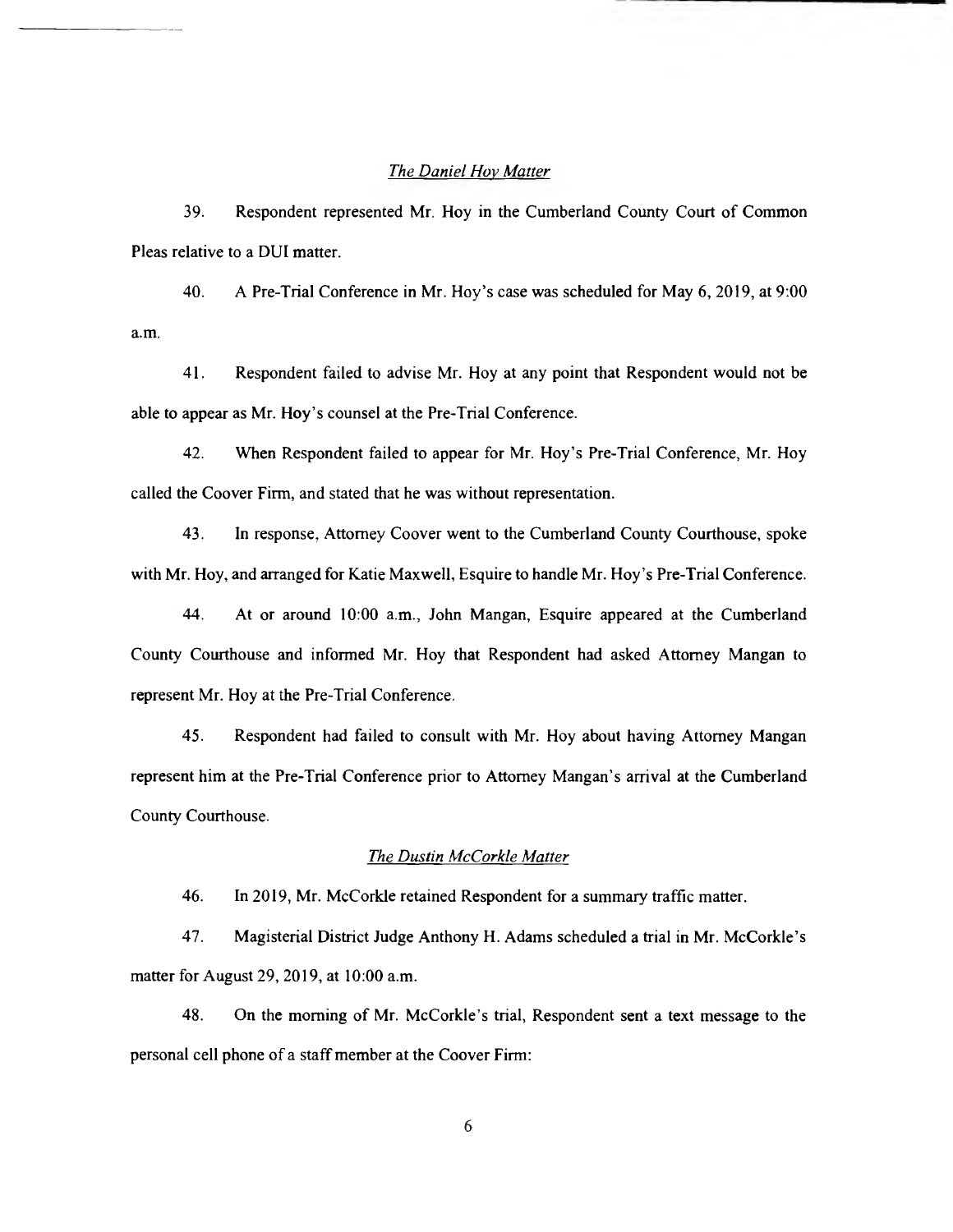- a. stating that that he would not be able to attend Mr. McCorkle's trial because he was sick;
- b. instructing the staff member to contact Judge Adams; and
- C. asking the staff member to advise Judge Adams that Respondent would not appear for Mr. McCorkle's trial.

49. Respondent failed to undertake any independent action to advise Judge Adams that Respondent was unable to appear for Mr. McCorkle's trial.

50. Respondent failed to appear for Mr. McCorkle's trial.

51. Although the staff member contacted Judge Adams, Judge Adams declined to continue Mr. McCorkle's trial.

52. Later that same day, Attorney Coover called Respondent about his failure to appear on Mr. McCorkle's behalf, at which time Respondent:

- a. told Attorney Coover that he was not concerned about Mr. McCorkle because Respondent had been sure that Judge Adams would find Mr. McCorkle guilty;
- b. noted that Mr. McCorkle could file an appeal to the Cumberland County Court of Common Pleas; and
- C. opined that the purpose of the Coover Firm's staff was, in part, to inform courts whenever one of the attorneys was unable to appear for a scheduled proceeding.

53. When Attorney Coover attempted to discuss the matter further, Respondent stated that he was too ill to speak about Mr. McCorkle's matter any longer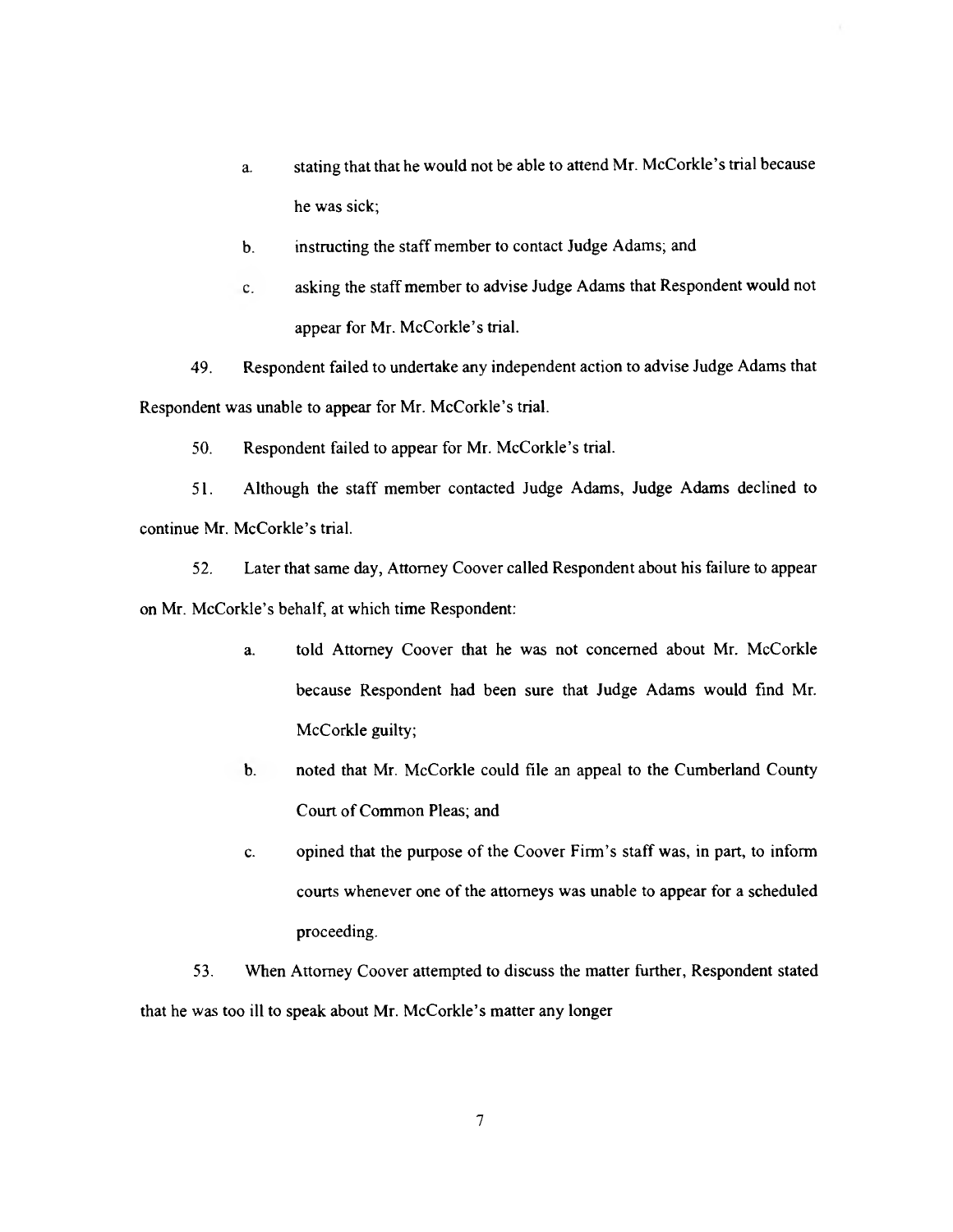#### The Jason Yesser Matter

54. In 2019, Mr. Yesser retained Respondent for a DUI matter in the Cumberland County Court of Common Pleas.

55. After Mr. Yesser gained admission into Cumberland County's Accelerated Rehabilitative Disposition ("ARD") Program, the Court scheduled an ARD hearing for October 2, 2019.

56. Respondent failed to place the ARD hearing on the shared calendar at the Coover Firm.

57. Respondent failed to appear for Mr. Yesser's ARD hearing.

### The Edita Jurisic Matter

58. Respondent was Ms. Jurisic's counsel in a DUI matter in the Cumberland County Court of Common Pleas.

59. On November 29, 2018, Ms. Jurisic pled guilty to DUI: Highest Rate of Alcohol — Third Offense.

60. Pursuant to the guilty plea, the remaining charges against Ms. Jurisic were dismissed.

61. On February 5, 2019, the Court sentenced Ms. Jurisic to, inter alia, 370 days in Restrictive Intermediate Punishment, which consisted of house arrest and electronic monitoring.

62. After sentencing, Ms. Jurisic asked Respondent to file a Motion to modify her sentence ("Modification Motion").

63. Respondent failed to draft the Modification Motion.

64. On October 2, 2019, Attorney Coover contacted Respondent via text message, and asked him to provide the draft Modification Motion she believed Respondent had prepared.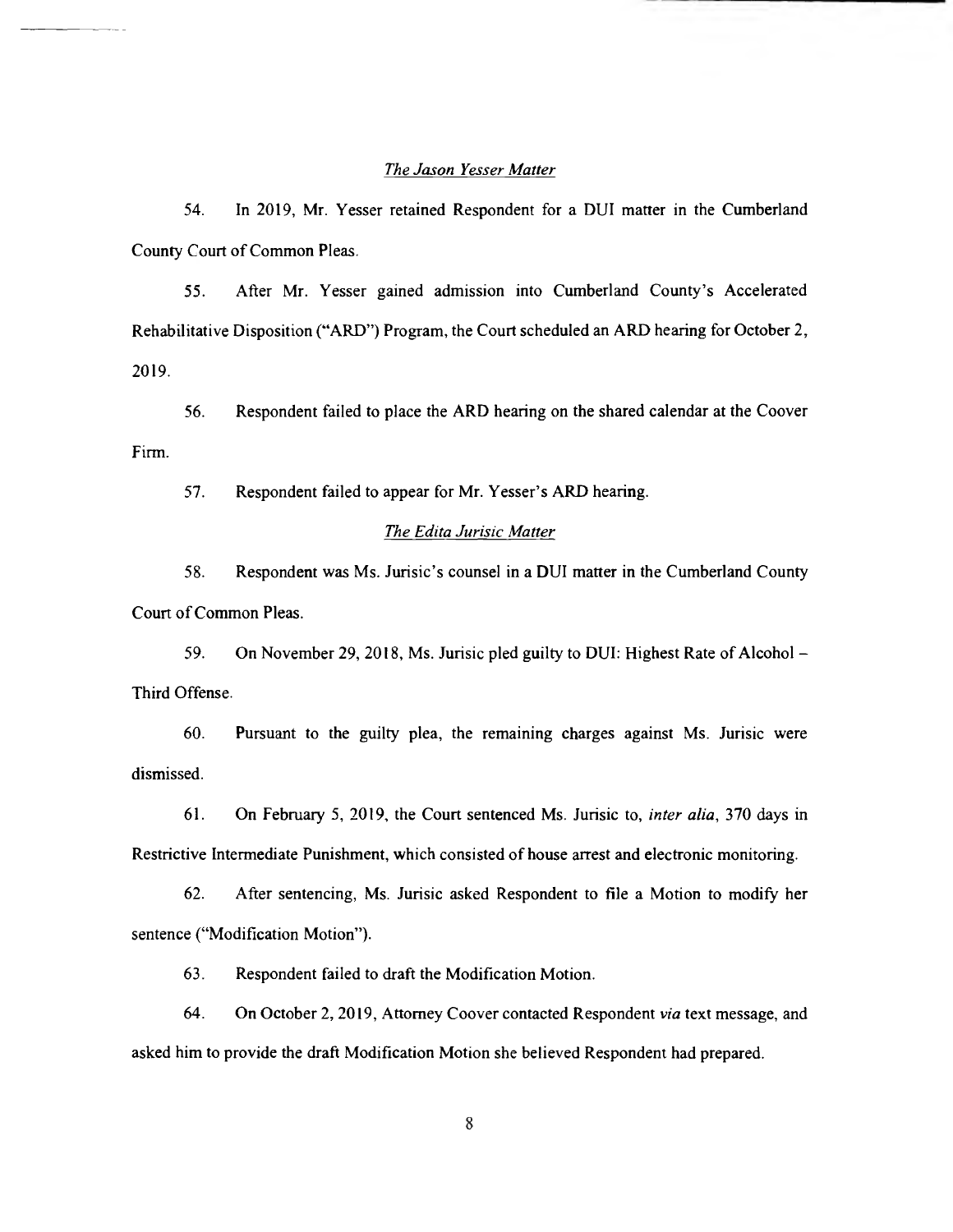65. In response, Respondent asserted that the requested materials constituted "work product" and refused to forward anything to Attorney Coover.

66. Attorney Coover then asked Respondent to forward the payment she believed Respondent had received from Ms. Jurisic to the Coover Firm because Attorney Coover would have to perform all the work to prepare the Modification Motion.

67. In reply, Respondent told Attorney Coover to ask Ms. Jurisic for additional funds regarding the Modification Motion, and asserted that Attorney Coover had chosen to "handle things" that way when she terminated Respondent's employment at the Coover Firm.

68. On October 8, 2019, Attorney Coover filed the Modification Motion on Ms. Jurisic's behalf.

#### The Tessa Bower Matter

69. On or around July 23, 2019, Respondent entered his appearance as Ms. Bower's counsel in a civil matter in the Dauphin County Court of Common Pleas captioned *John Traynor* v. State of Pennsylvania Young Constituents, et al.

70. At the time of Respondent's appearance, a Motion to Compel Ms. Bower to respond to interrogatories and requests for production of documents ("Motion to Compel") was pending with the Court.

71. Respondent failed to file any response to the Motion to Compel.

72. By Order dated August 1, 2019, the Court granted the Motion to Compel, and directed Ms. Bower to provide answers to the interrogatories and requests for production of documents (collectively, "Discovery Requests") within ten days.

73. Ms. Bower's response to the Discovery Requests was due on or before August 12, 2019.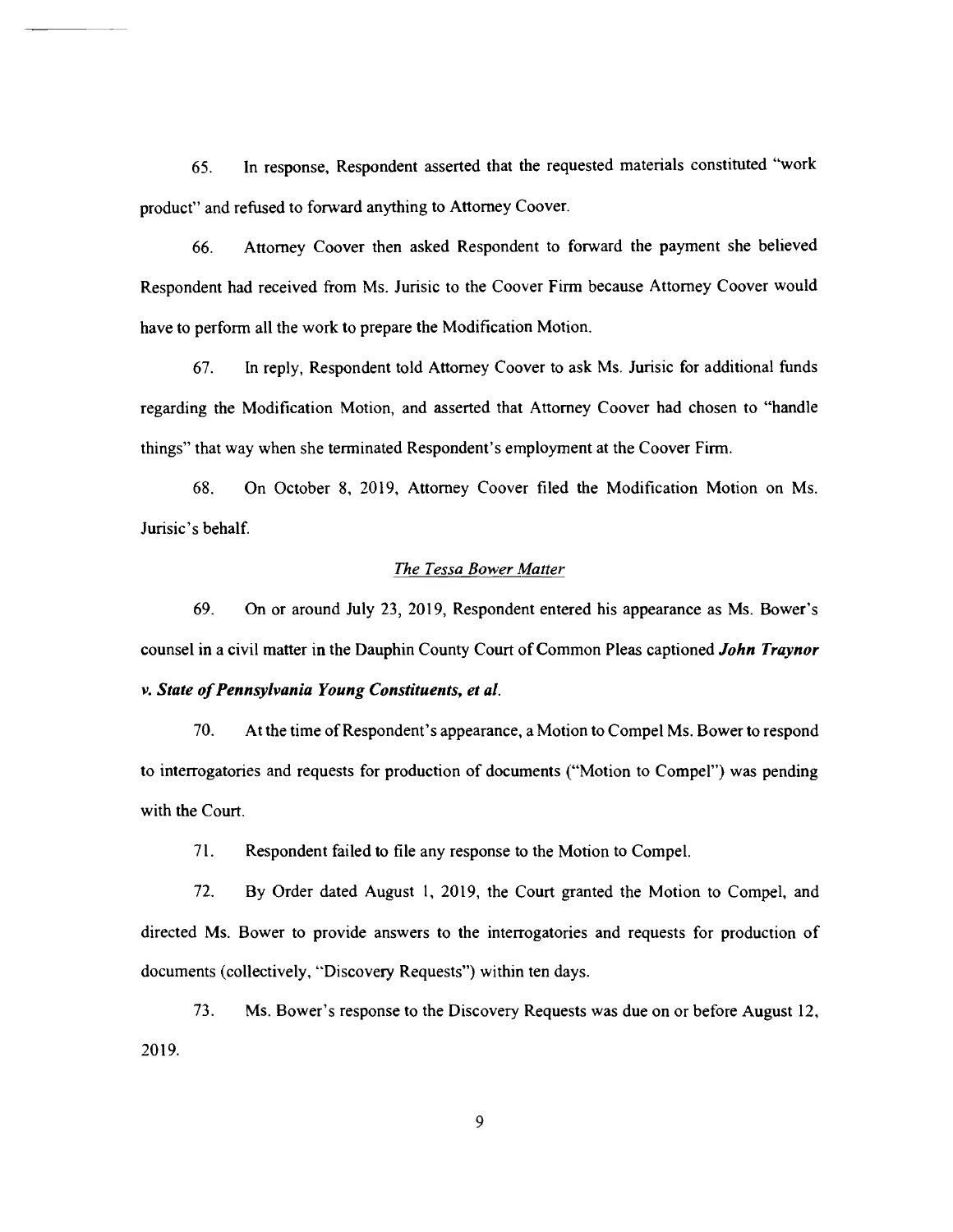74. Respondent did not request an extension of time to respond to the Discovery Requests.

75. Respondent failed to provide any response to the Discovery Requests on or before August 12, 2019.

76. By email to Respondent dated August 14, 2019, opposing counsel, Glenn Parno, Esquire:

- a. noted that Ms. Bower's responses to the Discovery Requests remained outstanding;
- b. asked for full and complete answers by Friday, August 16, 2019; and
- C. stated that he would file a Motion for Sanctions if Ms. Bower failed to respond by that date.

77. Respondent failed to respond to Attorney Parno's correspondence or provide any answers to the Discovery Requests on or before August 16, 2019.

78. On August 26, 2019, Attorney Parno sent Respondent a second email noting that Attorney Parno still had not received any response to the Discovery Requests, and cautioned that he would file a Motion for Sanctions if the answers remained outstanding at the close of business on Wednesday, August 28, 2019.

79. Respondent failed to respond to Attorney Parno's email or provide any answers to the Discovery Requests.

80. On or around September 3, 2019, Attorney Parno filed a Motion for Sanctions against Ms. Bower ("Sanction Motion").

81. The Sanction Motion outlined Respondent's repeated failure to respond to the Discovery Requests and Attorney Parno's communications.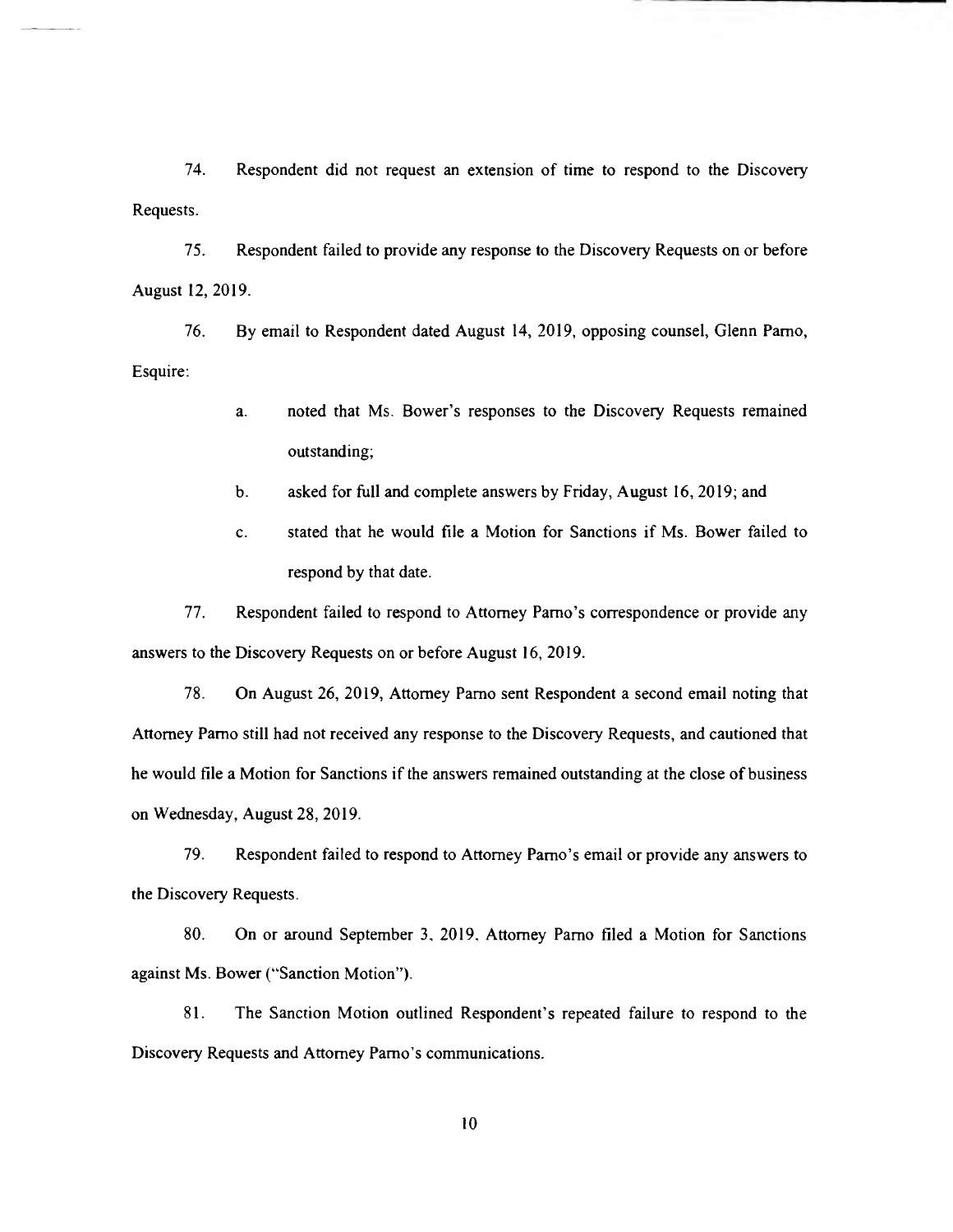82. By Order dated September 5, 2019, the Court:

- a. commanded Ms. Bower to pay the opposing party's legal fees relative to the Sanction Motion;
- b. directed Ms. Bower to respond to the Discovery Requests within 30 days; and
- C. warned that failure to respond by that date would result in the entry of a default judgment against Ms. Bower.

83. Ms. Bower's responses to the Discovery Requests were due on or before October 7, 2019.

84. Respondent failed to submit any response to the Discovery Requests on or before October 7, 2019.

85. On or around October 8, 2019, Attorney Parno filed a Motion for Entry of Default Judgment and Additional Sanctions ("Default Motion").

86. By Order dated October 11, 2019, the Court directed the Dauphin County Prothonotary to enter default judgment against Ms. Bower, and commanded Ms. Bower to pay the opposing party's legal fees relative to the Default Motion.

87. On November 26, 2019, Attorney Coover contacted Respondent via text message, inquiring if he knew about the default judgment against Ms. Bower.

88. In response, Respondent acknowledged that he was unaware of the default judgment.

89. While the Coover Firm successfully petitioned the Court to lift the default judgment against Ms. Bower, the Court ordered her to pay Attorney Parno \$750.00 in sanctions.

90. The Coover Firm paid the monetary sanction on behalf of Ms. Bower.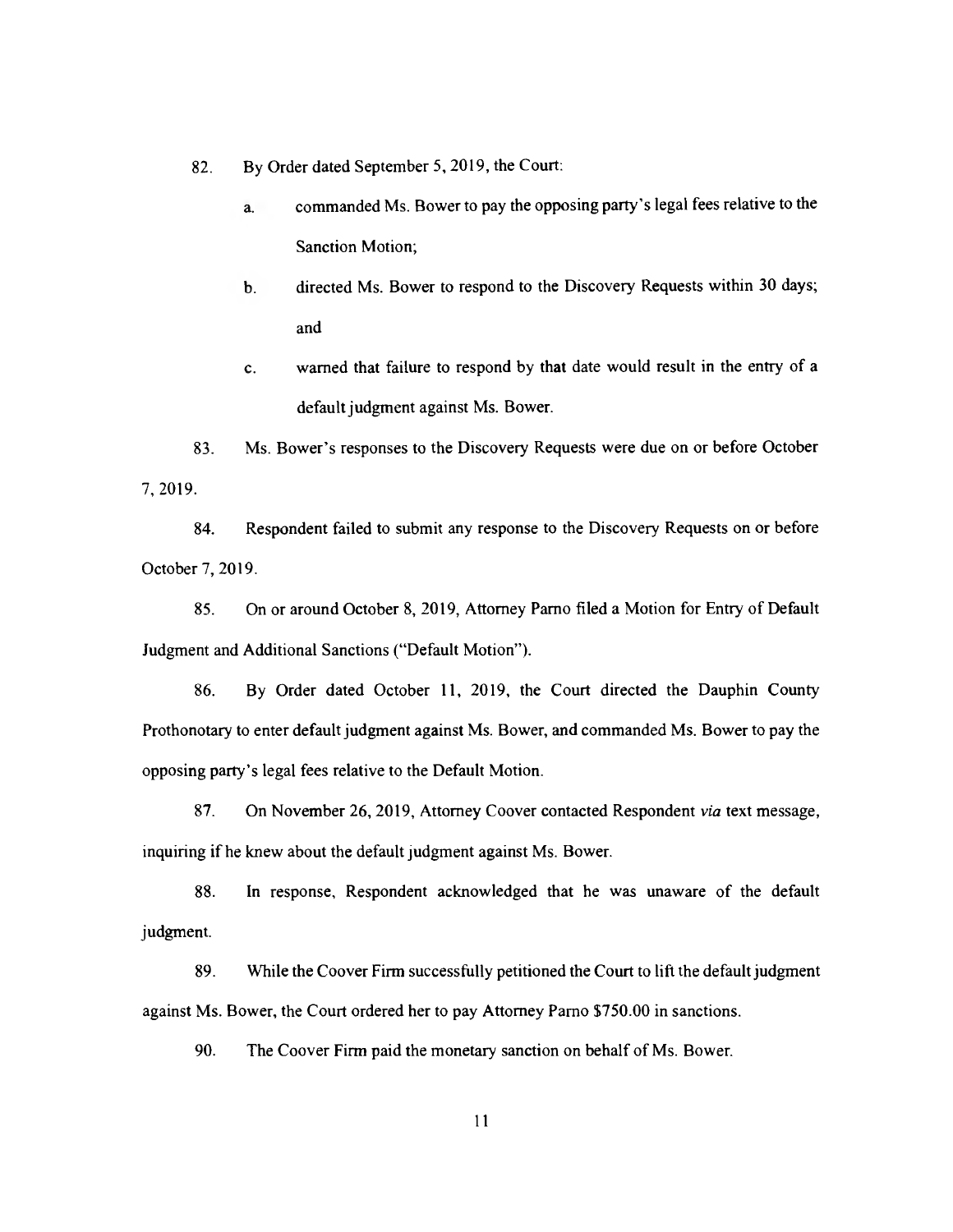#### The Christopher Moore Matter

91. On or around September 3, 2019, Moore retained Respondent for a DUI matter, then docketed at MJ-09201-CR-200-2019.

92. At the time of Respondent's retention, Mr. Moore's preliminary hearing was scheduled for September 6, 2019, at 10:15 a.m.

93. Respondent failed to appear for Mr. Moore's preliminary hearing.

94. When Attorney Coover called Respondent to note his absence at the preliminary hearing, Respondent replied by saying "that sucks."

95. Attorney Coover traveled to the Magisterial District Court and handled Mr. Moore's preliminary hearing.

### The Brian Depew Matter

96. In or around August 2019, Attorney Coover assigned primary responsibility to Respondent for Mr. Depew's custody matter in the Cumberland County Court of Common Pleas.

97. The Court thereafter scheduled a Pre-Trial Conference before Judge Albert Masland for September 23, 2019, and directed Respondent to file a Pre-Trial Statement on Mr. Depew's behalf before that date.

98. Mr. Depew subsequently scheduled with Respondent to meet one hour before the Pre-Trial Conference.

99. Respondent failed to file Mr. Depew's Pre-Trial Statement on or before September 23, 2019.

100. Respondent appeared for Mr. Depew's Pre-Trial Conference, but failed to meet with Mr. Depew prior to the start of the Conference.

101. At the Pre-Trial Conference: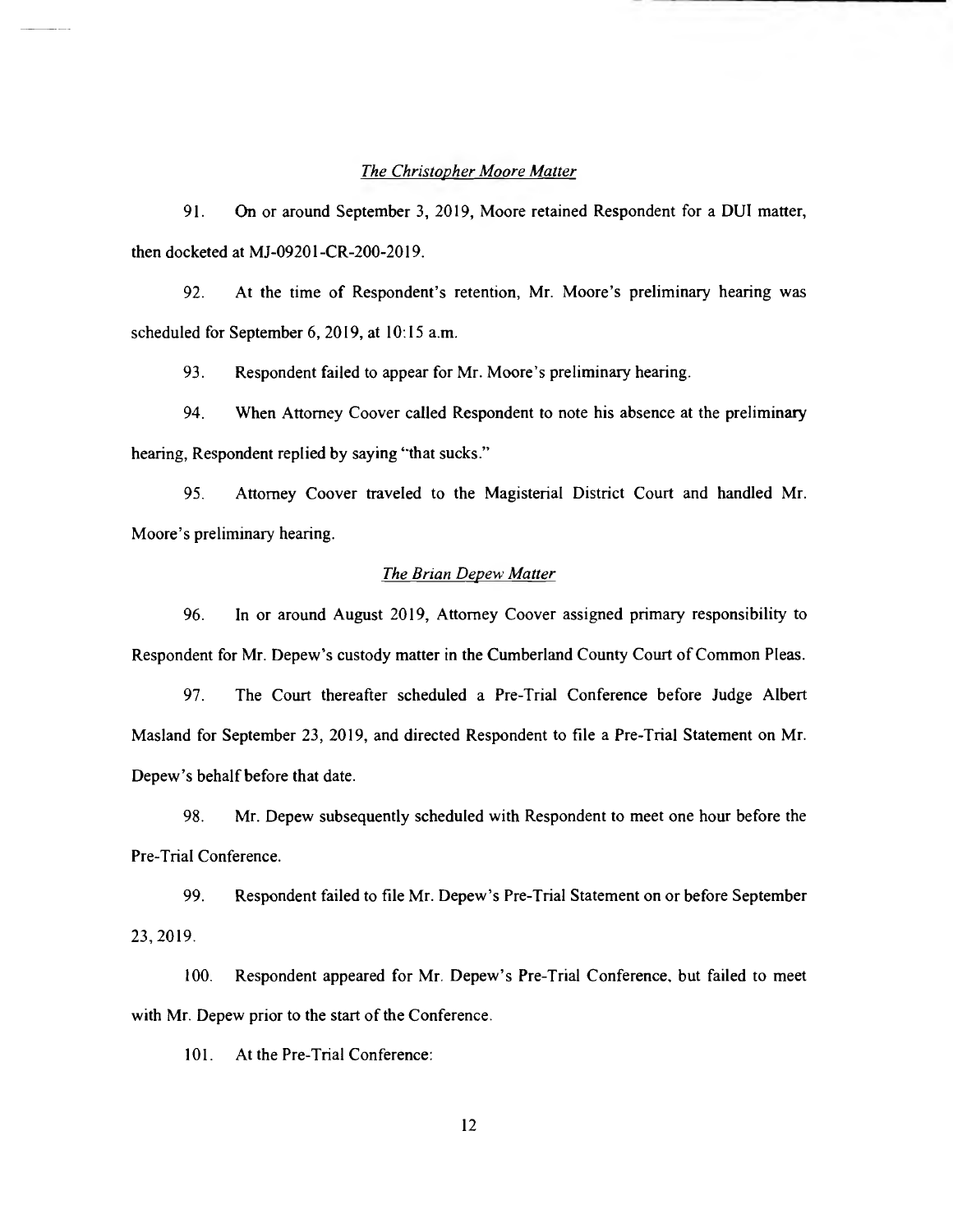- a. Respondent failed to provide coherent responses to Judge Masland's questions;
- b. Judge Masland admonished Respondent for failing to file Mr. Depew's Pre-Trial Statement; and
- C. Judge Masland noted that Respondent's conduct deprived Mr. Depew of the guidance he needed.

102. After the Pre-Trial Conference, Mr. Depew terminated Respondent's representation and retained other counsel.

#### The Brandon Smith Matter

103. In 2019, Mr. Smith retained the Coover Firm for a criminal matter in the Cumberland County Court of Common Pleas.

104. On August 22, 2019, Respondent appeared as Mr. Smith's counsel and waived the preliminary hearing.

105. After Respondent's dismissal from the Coover Firm on September 23, 2019, Attorney Coover contacted the clients Respondent had been representing, informed them of Respondent's departure, and advised that they could continue with Respondent's representation if they so desired.

106. Mr. Smith informed Attorney Coover that he wanted to continue with Respondent as his counsel.

107. Attorney Coover had Mr. Smith's file hand-delivered to Respondent's home address.

108. On October 18, 2019, Attorney Coover entered her appearance as Mr. Smith's counsel to address a pressing matter.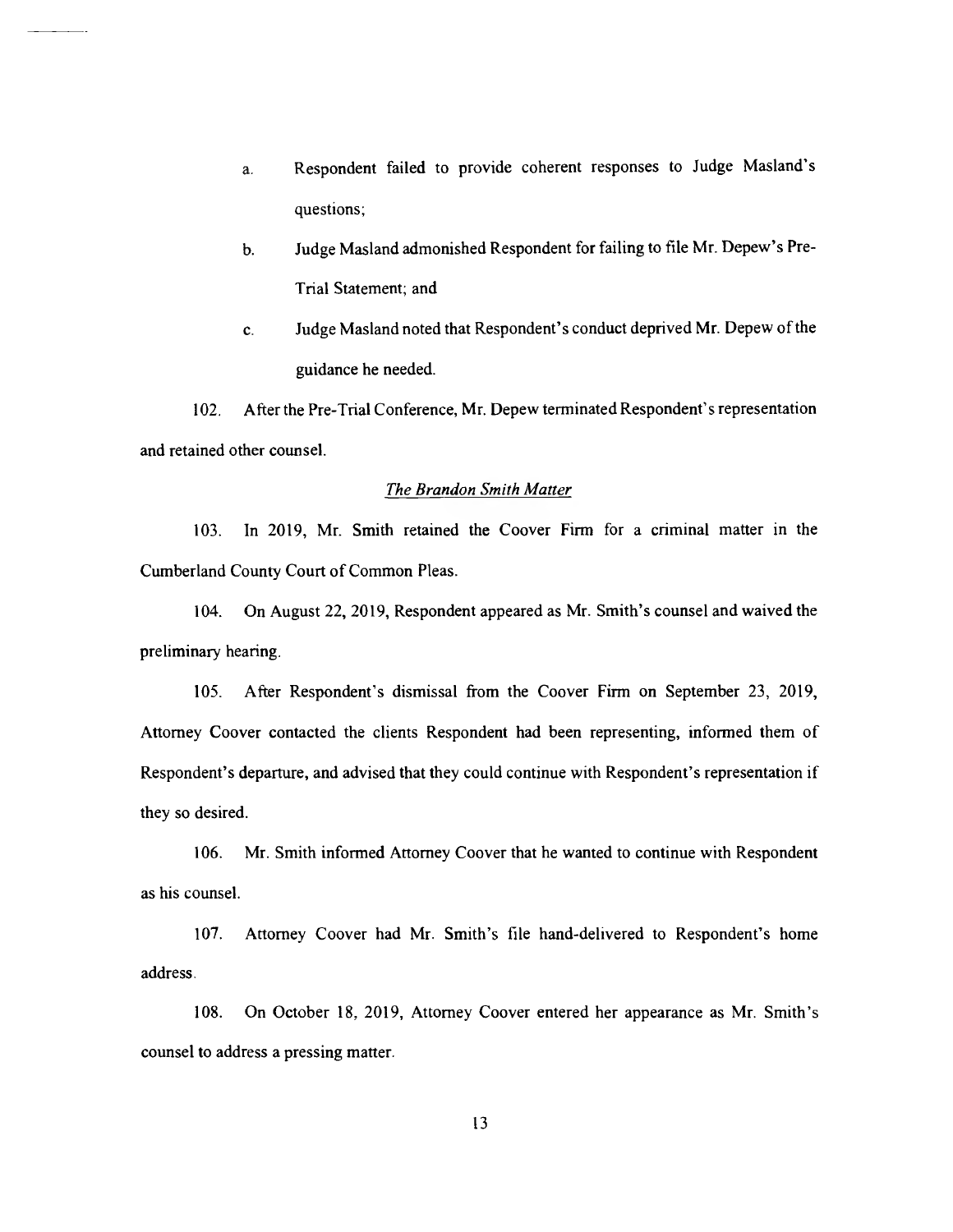109. Attorney Coover thereafter asked Respondent to file an Entry to Substitute Appearance to remove her as Mr. Smith's counsel of record.

110. On October 24, 2019, Respondent filed an Entry of Appearance with the Court.

111. The Court did not remove Attorney Coover as Mr. Smith's counsel because Respondent did not file an Entry to Substitute Appearance.

112. The Court subsequently scheduled a Pre-Trial Conference for January 16, 2020, at 9:00 a.m. before Judge Jessica Brewbaker.

113. On or around January 12, 2020, Respondent met with Mr. Smith at Boomerang's Bar in New Cumberland, Pennsylvania to discuss Mr. Smith's criminal matters.

114. At that time, Mr. Smith paid Respondent \$600.00 to appear at the Pre-Trial Conference.

115. Respondent failed to appear for Mr. Smith's Pre-Trial Conference without prior notice to Mr. Smith or the Court.

116. Mr. Smith attempted to call Respondent, but was unable to speak with him.

117. Mr. Smith later retained another attorney to represent him.

## RULES OF PROFESSIONAL CONDUCT AND

### DISCIPLINARY ENFORCEMENT RULES VIOLATED

118. Respondent admits to violating the following Rules of Professional Conduct and

Rule of Disciplinary Enforcement in this matter:

- a. RPC 1.1 "A lawyer shall provide competent representation to a client. Competent representation requires the legal knowledge, skill, thoroughness and preparation reasonably necessary for the representation;"
- b. RPC 1.3 "A lawyer shall act with reasonable diligence and promptness in representing a client:"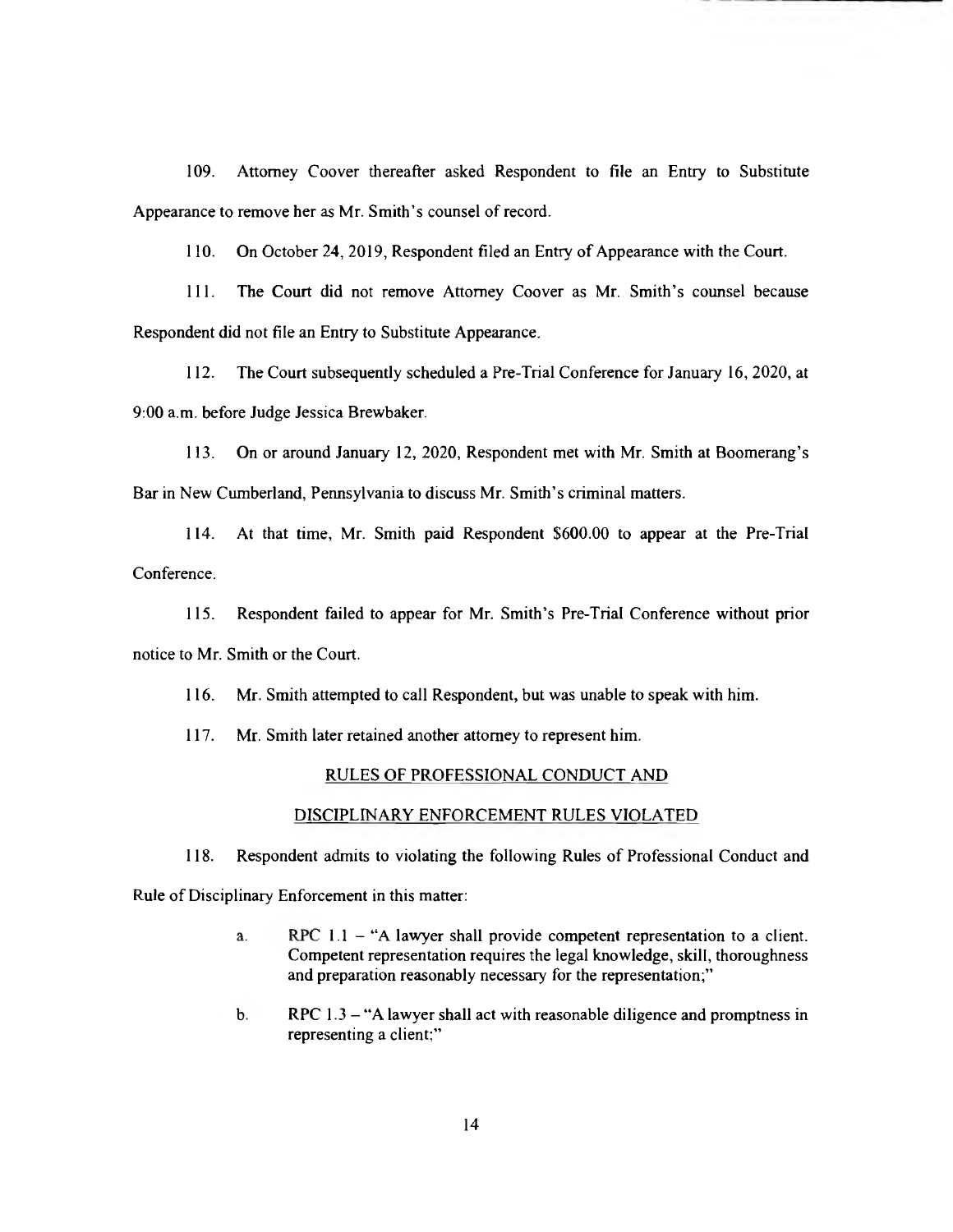- c. RPC  $1.4(a)(2)$  "A lawyer shall ... reasonably consult with the client about he means by which the client's objectives are to be accomplished;"
- d. RPC  $1.4(a)(3) -$  "A lawyer shall ... keep the client reasonably informed about the status of the matter;"
- e. RPC  $1.4(a)(4) A$  lawyer shall ... promptly comply with reasonable requests for information;"
- f. RPC  $1.4(b)$  "A lawyer shall explain a matter to the extent reasonably necessary to permit the client to make informed decisions regarding the representation;"
- 9. RPC 3.2 "A lawyer shall make reasonable efforts to expedite litigation consistent with the interests of the client;"
- h. RPC  $4.4(a)$  "In representing a client, a lawyer shall not use means that have no substantial purpose other than to embarrass, delay, or burden a third person, or use methods of obtaining evidence that violate the legal rights of such a person;"
- 1. RPC  $8.4(d)$  "It is professional misconduct for a lawyer to ... engage in conduct that is prejudicial to the administration of justice;" and
- j. Pa. R.D.E.  $219(d)(3)$  "Every attorney who has filed the [Annual Fee Form] shall notify the Attorney Registration Office in writing of any change in the information previously submitted, including e-mail address, within 30 days after such change[.]"

### JOINT RECOMMENDATION FOR DISCIPLINE

119. ODC and Respondent jointly recommend that the appropriate discipline for Respondent's admitted misconduct is a suspension of one-year and one-day.

120. Respondent hereby consents to a suspension of one-year and one-day being imposed upon him by the Supreme Court of Pennsylvania. Attached to this Petition is Respondent's executed affidavit required by Pa. R.D.E. 215(d), stating that he consents to the recommended discipline and including the mandatory acknowledgements contained in Pa.R.D.E. 215(d)(1) through (4).

121. In support of the Joint Recommendation, it is respectfully submitted that the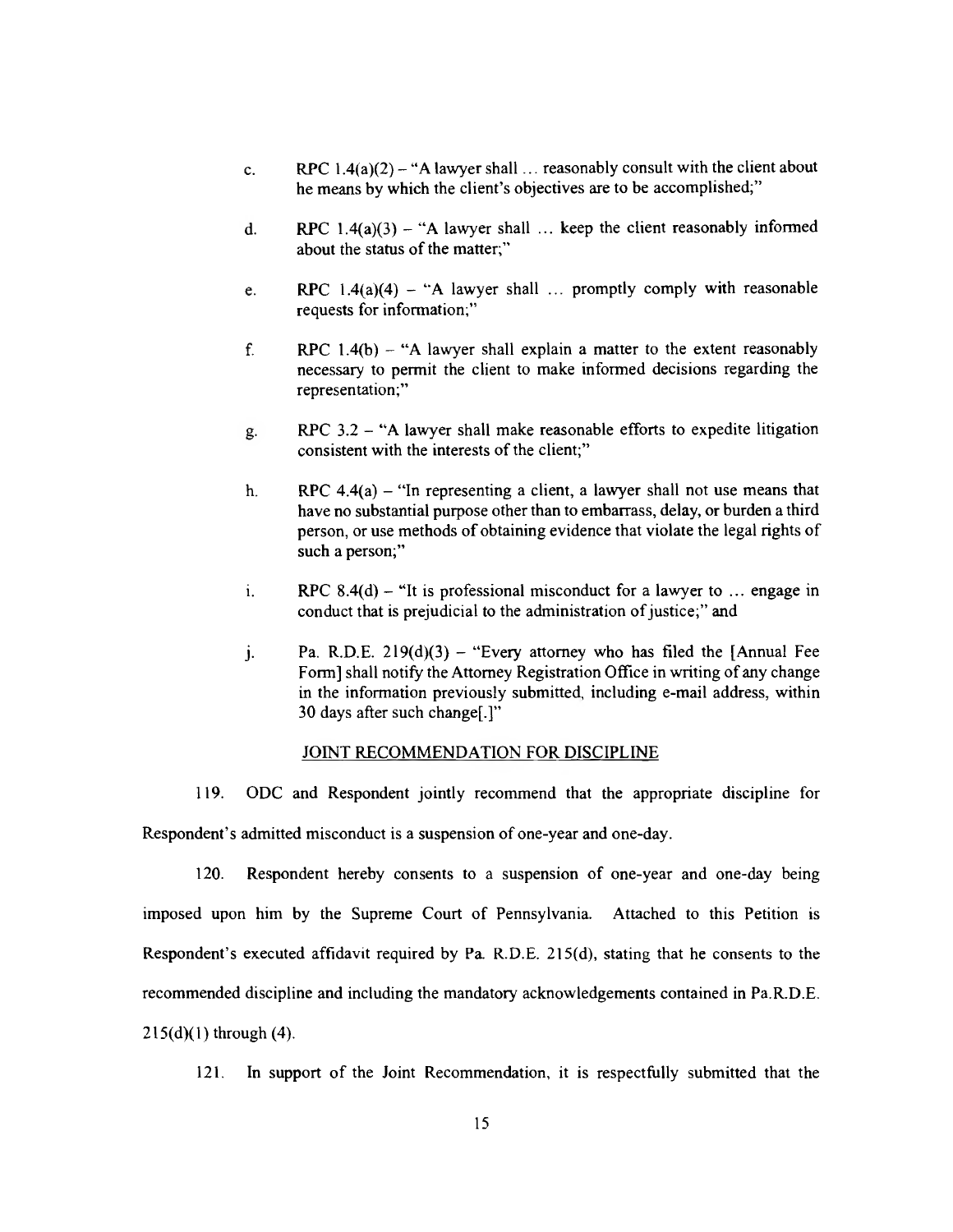following mitigating circumstances are present:

- a. Respondent does not have a history of discipline;
- b. Respondent is remorseful and has admitted engaging in misconduct and violating the charged Rules of Professional Conduct and Disciplinary Enforcement;
- C. Respondent has cooperated with ODC's investigation; and
- d. Respondent consents to a suspension of one-year and one-day, which saves the resources of the attorney discipline system.

There is no per se discipline for certain misconduct, see Office of Disciplinary Counsel v. Robert S. Lucarini, 472 A.2d 186, 190 (Pa. 1983), rather, each case is considered based on the facts and circumstances presented. Previous disciplinary case law establishes that a suspension of one-year and one-day is frequently imposed for matters involving multiple instances of client neglect. See, e.g. Office of Disciplinary Counsel v. Tangie Marie Boston, No. 99 DB 2018 (D. Bd. Rpt. 12/10/2019) (S. Ct. Order 2/12/2020) (one-year and one-day suspension for neglecting four client matters over eight years; no prior discipline); Office of Disciplinary Counsel v. Michael Elias Stosic, No. 65 DB 2015 (D. Bd. Rpt. 6/23/2016) (S. Ct. Order 9/14/2016) (one-year and one-day suspension for, *inter alia*, neglecting two client matters over approximately two years and nine months; no prior discipline); Office of Disciplinary Counsel v. Howard Goldman, No. 157 DB 2003 (D. Bd. Rpt. 5/20/2005) (S. Ct. Order 8/30/2005) (one-year and one-day suspension for neglecting four client matters over four years, no prior discipline). Such an outcome is no less appropriate when, as in the present case, an attorney's misconduct occurs in an elevated number of client matters. See Office of Disciplinary Counsel v. Douglas Andrew Grannan, No. 197 DB 2016 (D. Bd. Rpt. 4/3/2019) (S. Ct. Order 7/9/2019) (one-year and one-day suspension for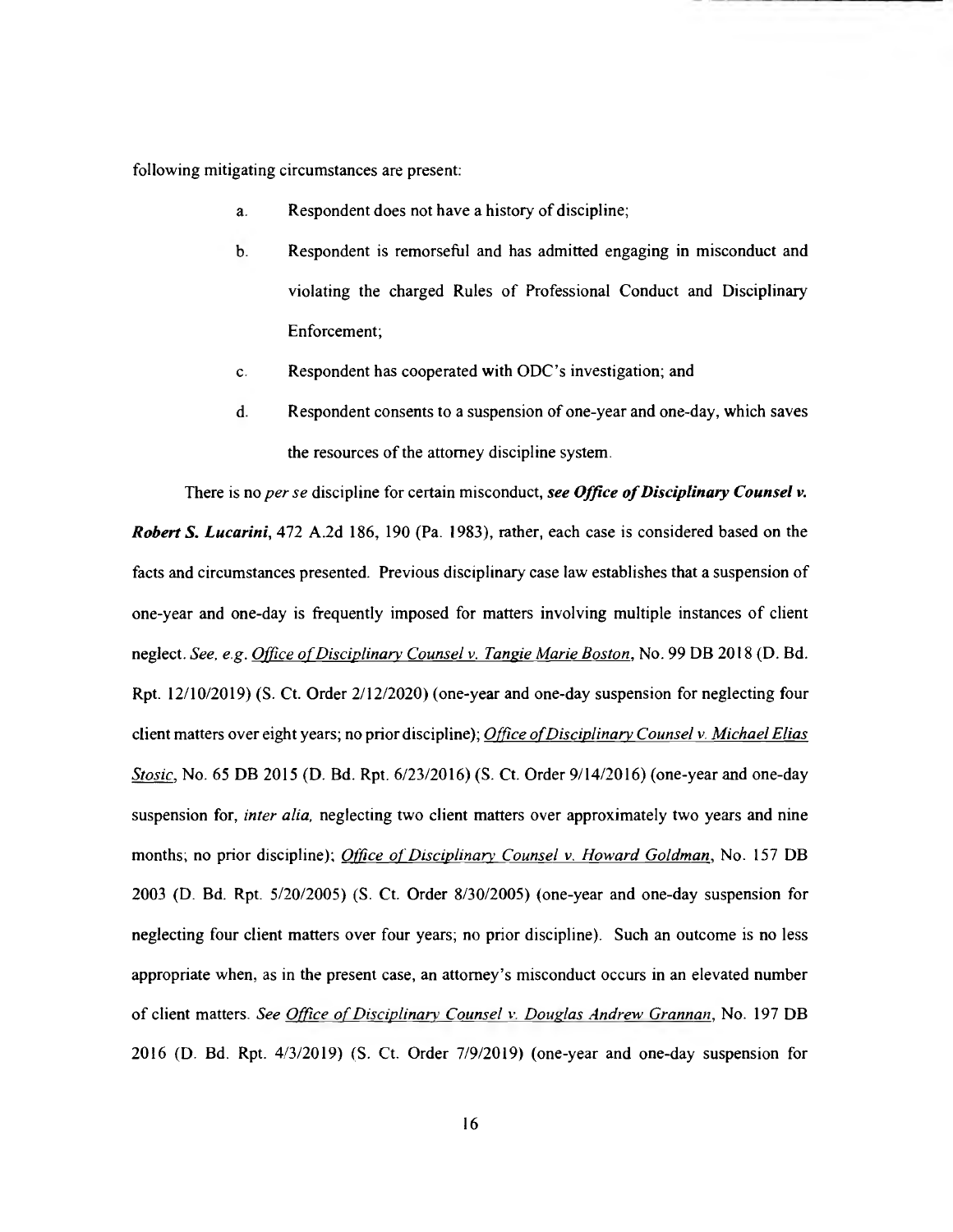neglecting seven client matters over two and one-half years; no prior discipline) and *Office of* Disciplinary Counsel v. Ephraim Tahir R. Mella, No. 96 DB 2019 (D. Bd. Rpt. 10/7/2020) (S. Ct. Order 2/12/2021) (one-year and one-day suspension for, inter alia, incompetence, lack of communication, and conduct prejudicial to the administration of justice in eight immigration matters). By following the recommendations of the Disciplinary Board and imposing suspensions of one-year and one-day in the cases cited above, the Pennsylvania Supreme Court has indicated that attorneys who repeatedly ignore client matters must lose the privilege of practicing law to protect the public. See also Office of Disciplinary Counsel v. Peter Jude Caroff, No. 42 DB 2019 (D. Bd. Rpt. 2/25/2020) (S. Ct. Order 6/5/2020) (where the Disciplinary Board stated that suspension of one-year and one-day protects the public from "substandard representation by an attorney not able to meet the requirements of the profession. ").

In the present case, Respondent exhibited a lack of competence and diligence in a total of ten client matters over approximately seven months. In his correspondence with ODC, Respondent has stated that his misconduct coincided with a period when he was struggling with severe anxiety and depression. Respondent has provided ODC with materials evidencing that he has received treatment for anxiety since May 2019. However, those materials do not identify a causal connection between his mental health issues and his misconduct. Accordingly, Respondent is not entitled to mitigation pursuant to Office of Disciplinary Counsel v. Seymour H. Braun, 553 A.2d 394 (Pa. 1989). Based on the foregoing, a suspension of one-year and one-day is an appropriate disposition of this matter. This is particularly true given that Respondent, in contrast to Mella, is consenting to discipline and thereby conserving the disciplinary system's resources. Moreover, a suspension of one-year and one-day advances the primary purpose of the disciplinary system to protect the public by requiring Respondent to prove his fitness to resume the practice of law at a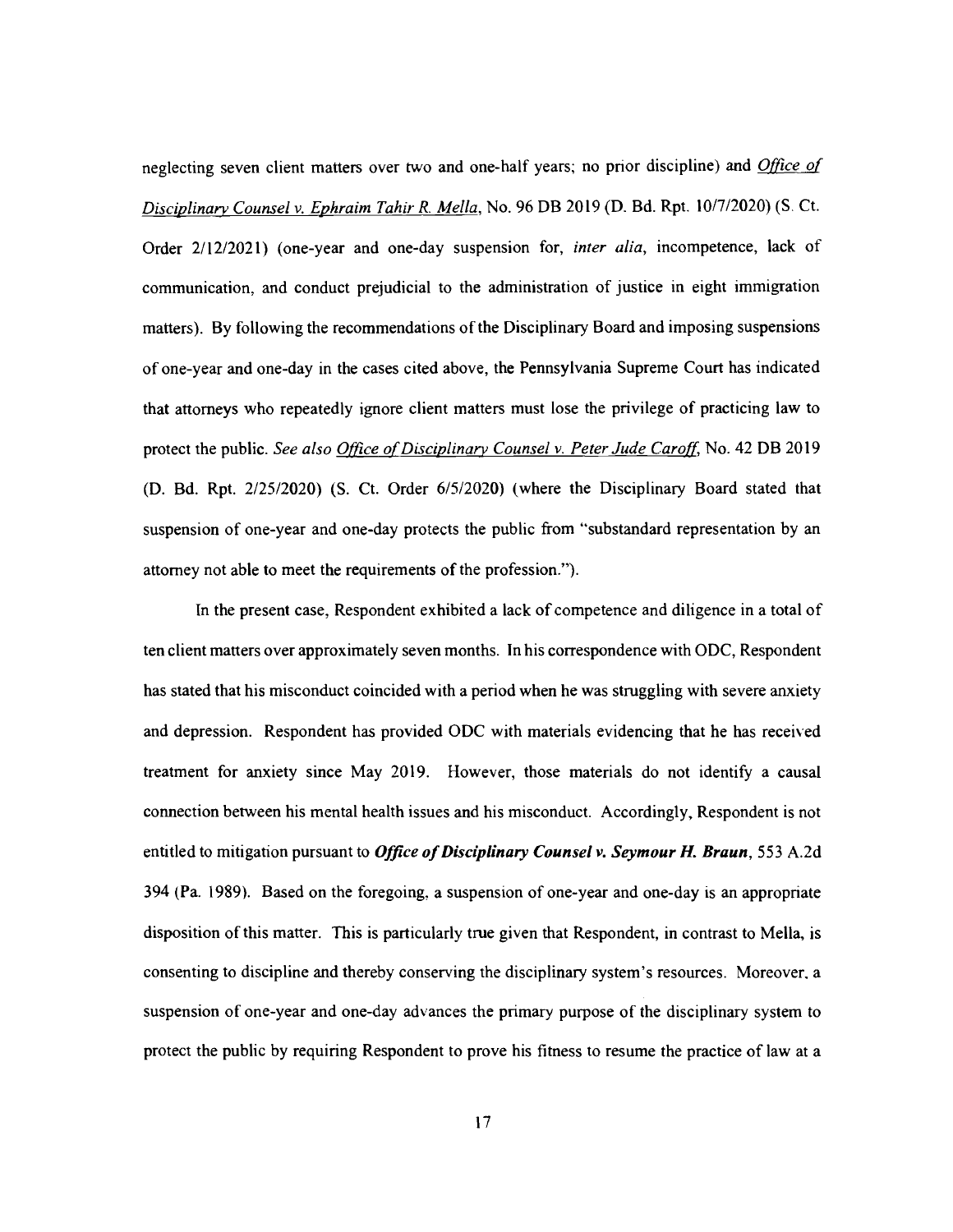reinstatement hearing, at which time any issues regarding his anxiety and depression can be fully explored.

WHEREFORE, ODC and Respondent respectfully request that your Honorable Board:

- (a) Approve this Petition and recommend that the Supreme Court of Pennsylvania enter an Order imposing a suspension of one-year and one-day; and
- (b) Pursuant to Pa.R.D.E. 215(i), enter an order for Respondent to pay the necessary expenses incurred in the investigation and prosecution of this matter.

Respectfully submitted,

Date: l ' to 16 Z4L7 By:

 $\overline{\mathbf{A}}$ Vcholas K-Weiss

Disciplinary Counsel Attorney Registration No. 324774 601 Commonwealth Avenue, Suite 5800 P.O. Box 62675 Harrisburg, PA 17106-2675 Telephone (717) 772-8572

Date:  $2/21/22$ 

Brian Oliver Williams Respondent Attorney Registration No. 209610 10972 SW Winding Lakes Circle Port St. Lucie, Florida 34987 Telephone (772) 877-1643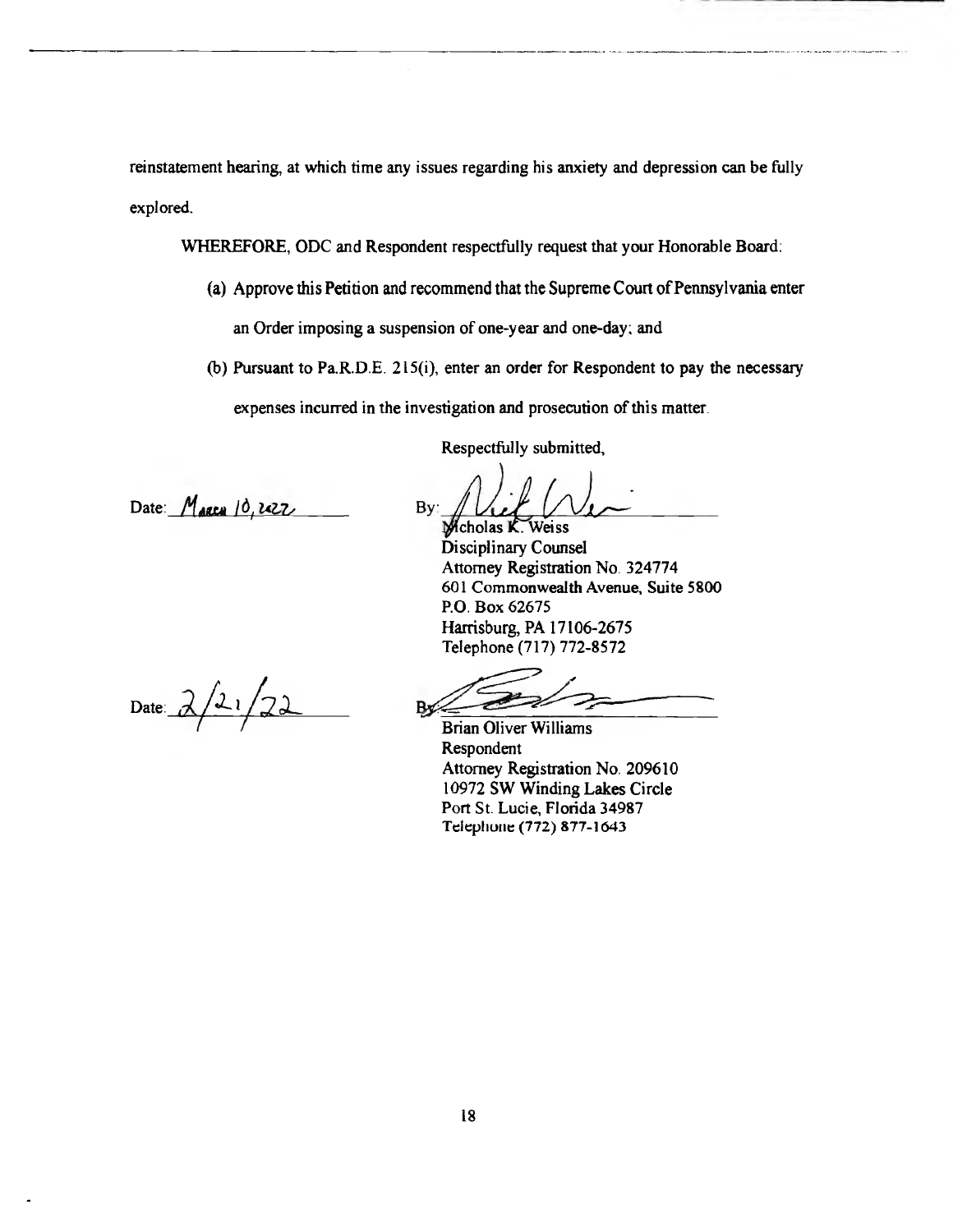OFFICE OF DISCIPLINARY COUNSEL, Petitioner, No. No. DB 2022 V. Attorney Reg. No. 209610 BRIAN OLIVER WILLIAMS, Respondent (Out of State)

### **VERIFICATION**

The statements made in the foregoing Joint Petition in Support of Discipline on Consent Pursuant to Pa.RD.E. 215(d) are true and correct to the best of my knowledge, information, and belief. This statement is made subject to the penalties of 18 Pa.C.S. § 4904 relating to unsworn falsification to authorities.

Respectfully submitted,

Date: MARCH 10, Z22

 $Bv$ :

Mcholas K'. Weiss Disciplinary Counsel Attorney Registration No. 324774 601 Commonwealth Avenue, Suite 5800 P.O. Box 62675 Harrisburg, PA 17106-2675 Telephone (717) 772-8572

Date:  $2/2/2$ 

Brian Oliver Williams

Respondent Attorney Registration No. 209610 10972 SW Winding Lakes Circle Port St. Lucie, Florida 34987 Telephone (772) 877-1643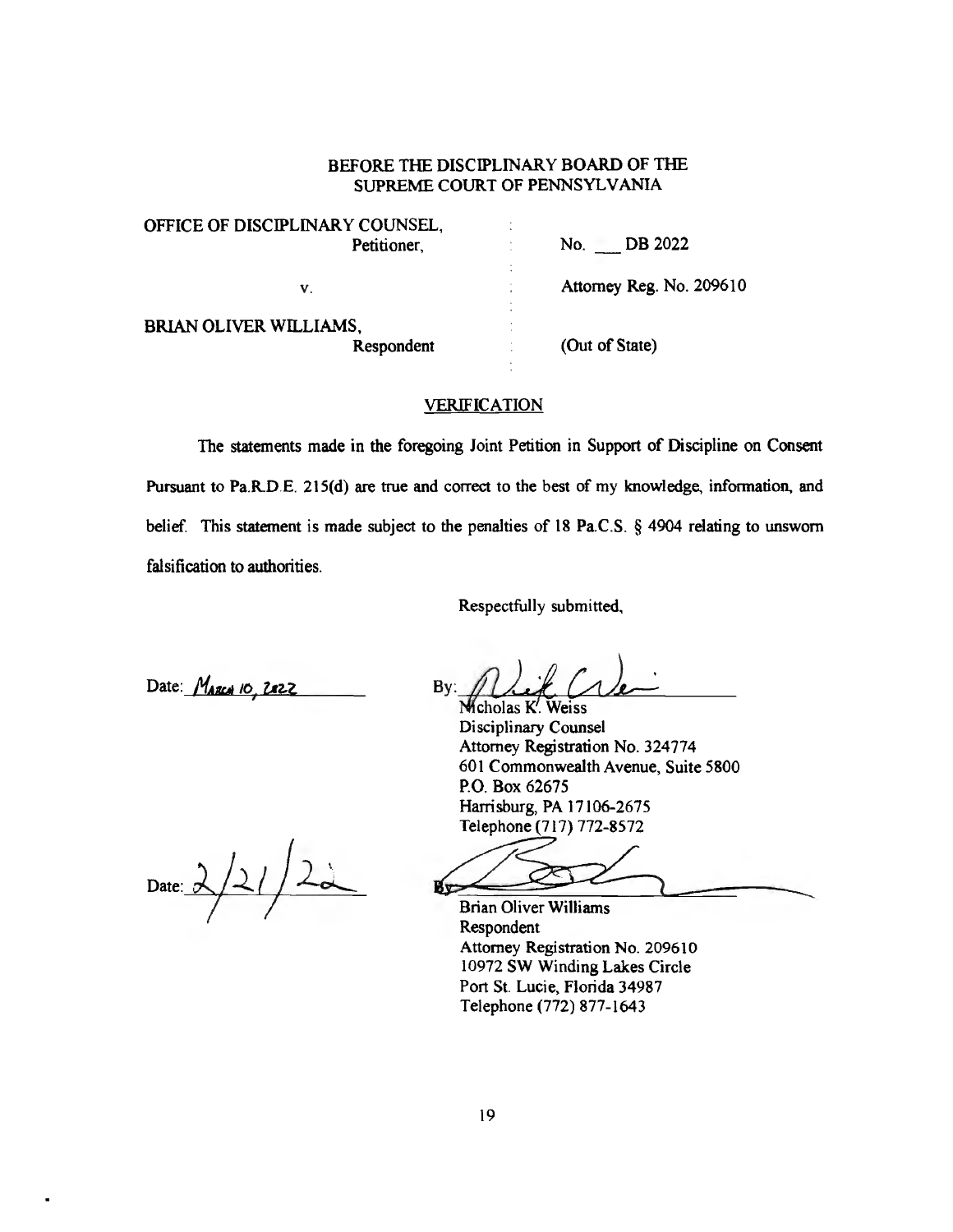| OFFICE OF DISCIPLINARY COUNSEL, | ٠<br>-                         |
|---------------------------------|--------------------------------|
| Petitioner,                     | DB 2022<br>No.<br>٠            |
| ٧.                              | Attorney Reg. No. 209610<br>-4 |
| BRIAN OLIVER WILLIAMS,          | ٠                              |
| Respondent                      | (Out of State)                 |

#### RESPONDENT'S AFFIDAVIT UNDER RULE 215{d} OF THE PENNSYLVANIA RULES OF DISCIPLINARY ENFORCEMENT

I, Brian Oliver Williams, Respondent in the above-captioned matter, hereby consent to the imposition of a one-year and one-day suspension, as jointly recommended by the Petitioner, Office of Disciplinary Counsel, and myself, in a Joint Petition in Support of Discipline on Consent and further state:

1. My consent is freely and voluntarily rendered; I am not being subjected to coercion

or duress; I am fully aware of the implications of submitting the consent;

2. I acknowledge that I am entitled to employ and consult with counsel in connection with this matter and have chosen not to do so;

3. I am aware there is presently pending a proceeding involving allegations that I have

bccn guilty of misconduct as set forth in the Joint Petition,

4. 1 acknowledge that the material facts set forth in the Joint Petition are true; and

5. I consent because I know that if the charges continued to be prosecuted in the pending proceeding, I could not successfully defend against them.

Subscribed and sworn to this  $3^{\frac{1}{2}}$  day of 2022, before  $\frac{S_{\text{2nd}}}{S_{\text{2nd}}}\$  Brian Oliver Williams Notary Public Respondent



Rν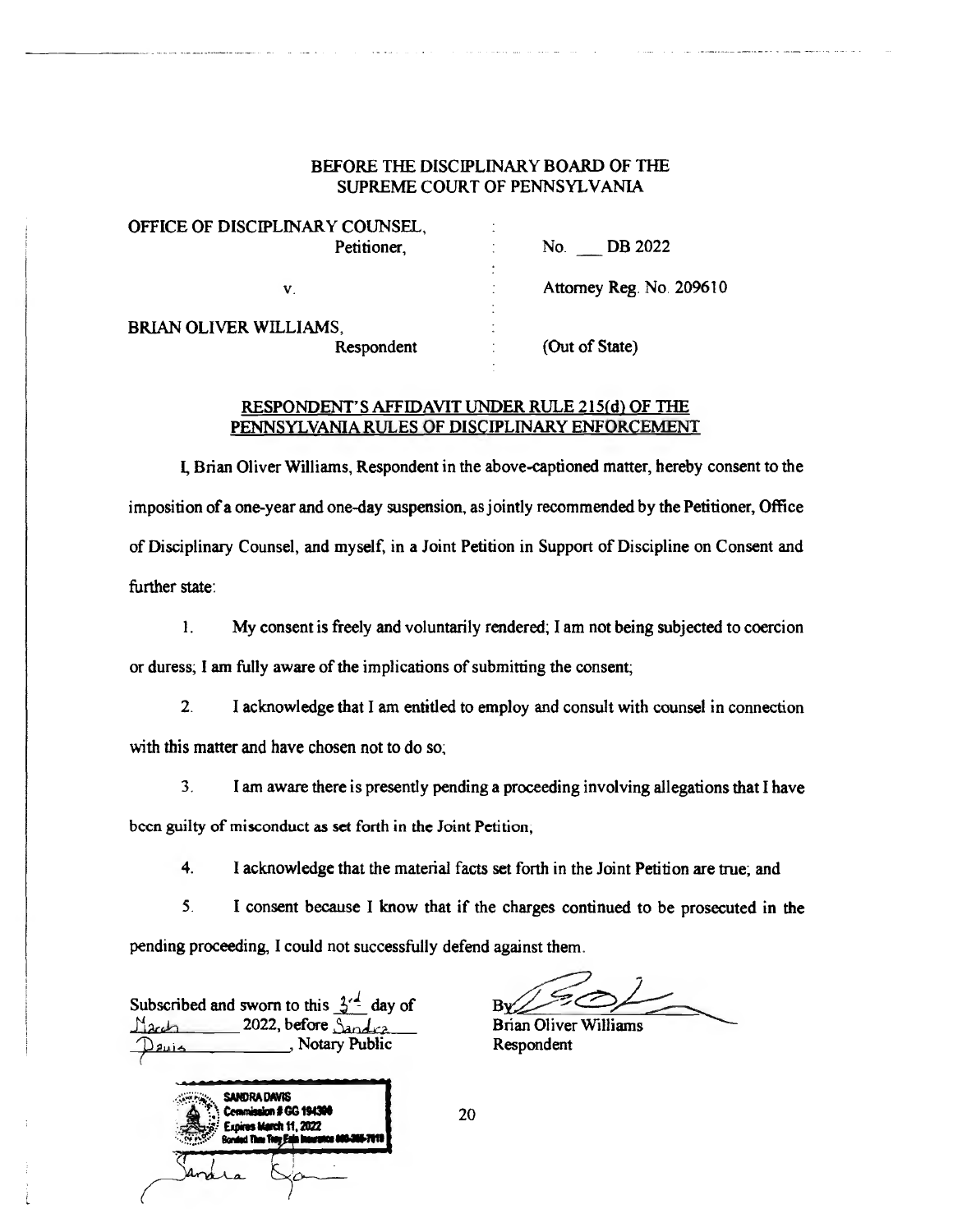| OFFICE OF DISCIPLINARY COUNSEL,      | ٠                                     |
|--------------------------------------|---------------------------------------|
| Petitioner,                          | DB 2022<br>No.                        |
| V.                                   | $\bullet$<br>Attorney Reg. No. 209610 |
| BRIAN OLIVER WILLIAMS,<br>Respondent | (Out of State)                        |
|                                      |                                       |

## CERTIFICATE OF SERVICE

I hereby certify that I am this day serving the foregoing document upon all parties of

record in this proceeding in accordance with the requirements of Pa.R.A.P. 121.

First Class Mail and electronic mail as follows:

Brian Oliver Williams 10972 SW Winding Lakes Circle Port St. Lucie, Florida 34987

bowillesq@gmail.com

Date:  $M_{ABCM}$  10, 2622 By:

icholas K. Weiss Disciplinary Counsel Attorney Registration No. 324774 601 Commonwealth Avenue, Suite 5800 P.O. Box 62675 Harrisburg, PA 17106-2675 Telephone (717) 772-8572